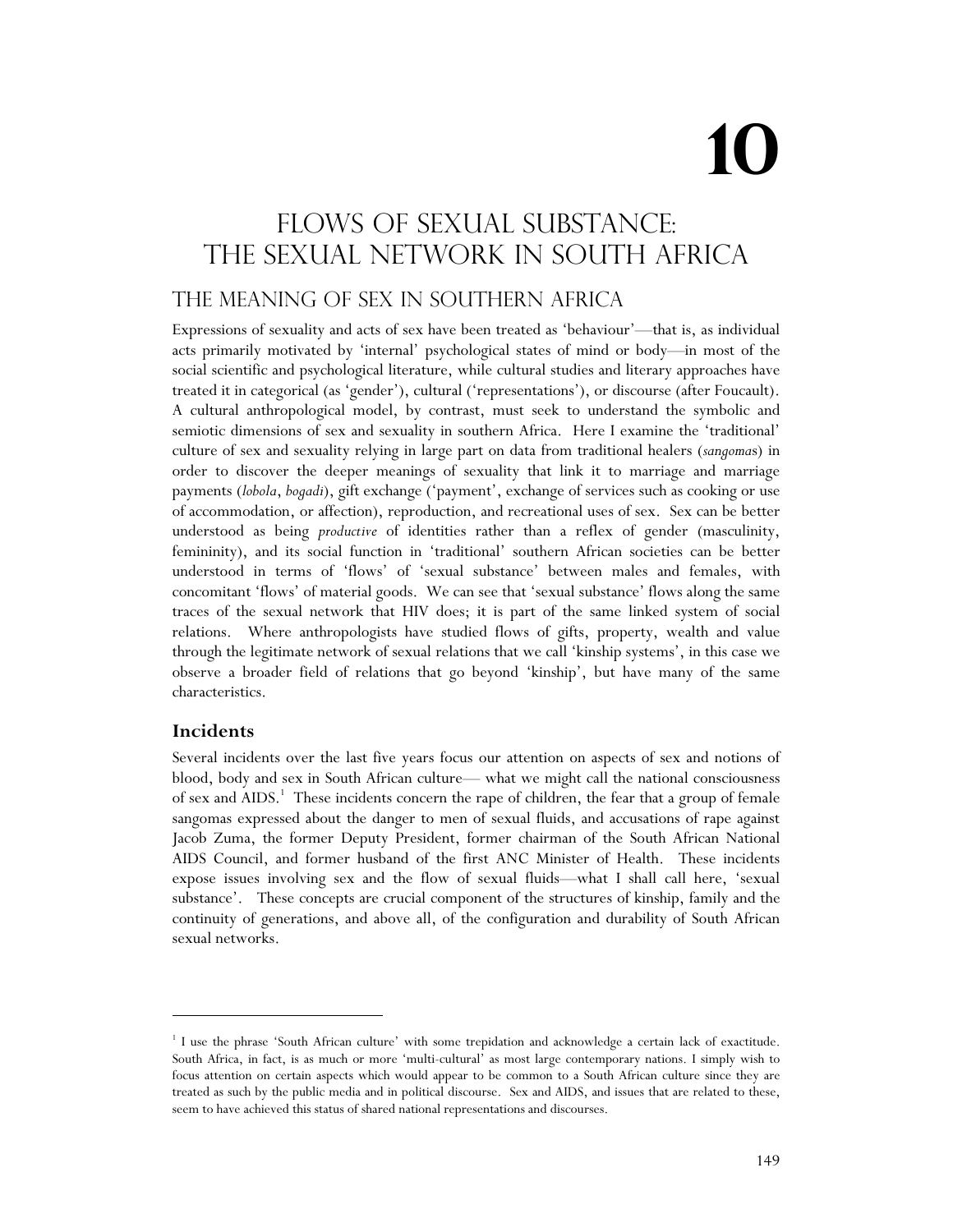#### **Baby Tshepang**

In the remote city of Uppington in the far north of the sparsely populated near desert province of Northern Cape, four men went on trial in 2001 for the rape of a 9 month old baby. On October 27, in Louisvale a small township near Uppington, the mother had left the child alone while she was drinking, and came back to find it crying and bleeding. The baby survived after reconstructive surgery, and after many months the men were eventually found not guilty. The baby became known as 'baby Tshepang'. Later that same year in the Johannesburg neighbourhood of Joubert Park, another baby was similarly raped when its mother left it in a squalid room in the tenement near downtown Johannesburg in which they lived. These two cases stirred, but not for the first time, a huge outcry in the press and in parliament about how and why these horrible crimes could have happened.

These stories quickly became part of the South African social consciousness. The incident near Uppington inspired a play, *Tshepang*, by Lara Foot Newton.<sup>2</sup> The play, though based on the true story is fictionalised in a way that generalises its content since, in that year (2001), approximately 21,000 rapes of children were reported.<sup>3</sup> The play is a restrained and harrowing, brutal yet sensitive response to these facts. It exposes the poverty of emotional resources as much as the economic poverty of the main protagonists and attempts to explain the rape as a consequence of the previous severe childhood abuse of the rapist who turns out to be the impoverished mother's boyfriend. A repeated line, as if from the chorus of a Greek tragedy—'Nothing ever happens here'—exposes the multiple dimensions of poverty that is social, economic, moral and emotional. The play is powerfully effective in conveying a sense of the weight of past abuse and violence that must be carried by those who have suffered it. In the play this is dramatised for the mother by making her carry a baby's cradle strapped to her back, a symbol of both her embodiment of the violence, her shared guilt, and grief. Although addressed to, and experienced by only the very small theatre-going audience in South Africa, it does suggest the cultural significance that events of this kind have come to have in the first decade of the twenty-first century South Africa. It makes an effort to come to terms with sexual brutality of this kind, an effort that is also seen in other aspects of South African life, from the popular press such as *The Sun* (a sensationalist tabloid popular in Soweto), for instance, to community radio stations that are heard by the majority. The incident, once brought to the public attention, soon elicited many other stories of the rape of children in South Africa. Baby Tshepang was placed in foster care. In the play as in the press, the cause of the evil is held to be social rather than individual, collective rather than personal. Blame is not assigned to the person but to 'the people'.

The outcome of the second high-profile case in Johannesburg has been extensively discussed by Claudia Ford who adopted the baby and wrote a book about the process.<sup>4</sup> This child is now a healthy and happy child after reconstructive surgery and loving care. These cases are exceptional, however. The vast majority of children who are raped are not cared for in any way out of the ordinary, and very few prosecutions result in conviction.

<sup>2</sup> 'Tshepang: The Third Testament' is a play by Lara Foot Newton (2005), was first performed at the Grahamstown National Arts Festival, 3-5 July, 2003, and has been performed several times in South Africa and the UK. It has been performed for instance, at the Gate Theatre, Notting Hill, London (UK Premier, 21 September – 16 October 2004), at the Dublin Theatre Festival (October 2005); The Barney Simon, Theatre, Market Theatre, Johannesubrug, March, 2005, and at the Wits University Theatre (where I saw it), among others.

<sup>&</sup>lt;sup>3</sup> For statistics on rape of children, the category was defined as those under 18 years of age in the police statistics. Dempster 2001; CNN, 2001, Swarns 2002.

<sup>4</sup> Ford 2005.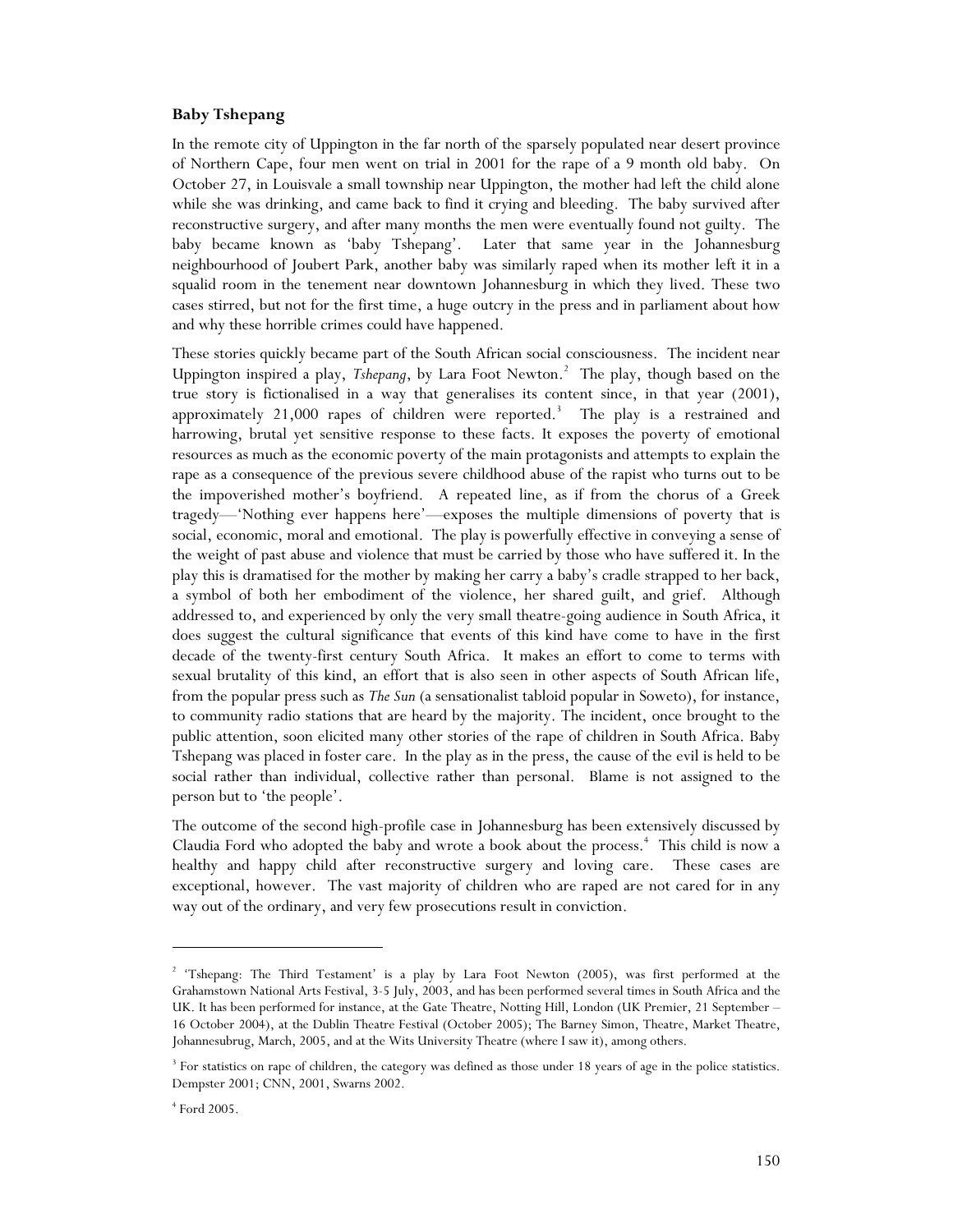Emerging out of these cases a consensus formed around the notion that many men—especially poor uneducated black men—believe that AIDS could be cured by having sex with a virgin. It was believed that they had selected babies of around one or two years old because they were guaranteed to be virgins. This 'explanation' has never been confirmed as a motive by the actual perpetrators of these crimes, and may therefore be more the stuff of 'urban legends'. Whatever the status of this belief, and whether or not it actually motivates rape of this kind, it has captured the South African imagination. The claim that some people hold the belief has, at least, the *status* of fact. It has been targeted by AIDS interventions and education programmes. The newspapers and TV channels carry 'educational' messages that 'sex with a virgin will not cure you of AIDS'. Community education literature on HIV/AIDS similarly carries warnings that this is not the case. Whether or not it is actually believed, or that it actually motivates some criminals, it appears to be sufficiently plausible to be a belief, and some, indeed, might act on it. The intense focus on this apparent absurdity, however, directs our attention to the connection between sex and healing, sex and age or life-stage, and values attached to the presence or absence of sex in the process of healing and illness. Specifically, it points to a notion that sex has a power to 'heal' and that some 'power' or 'substance' in female virgins can effect changes in the male. The healing takes place through flows between people, not within any single person. Healing, like illness, has social causes.

#### **'We are killing our men'**

 $\overline{a}$ 

In another time and place, I sat with a group of sangomas who were attending a training workshop on HIV/AIDS in Acornhoek, a small town in the lowveld region of Limpopo Province. The facilitator told them that they should advise all of their clients to use condoms, and as is usual in such workshops, demonstrated how a condom should be put onto the penis. He used a broomstick to demonstrate although this caused much derisive laughter about how unrealistic a broomstick was as a model. Since a great deal of the healer's work concerns sexual or romantic problems, they were scarcely naïve about penises. In particular, the healers declared, the condom could interfere with sex, and cause poor health, or even disease and madness. Discussion, however, centred on the dangers of condoms. Condoms, it was declared, could cause a dangerous 'back-up' of semen in the male and therefore lead to dangerous illness. Furthermore, condoms could come off and 'disappear' inside the woman. It was held, however, that condoms could be useful in preventing male contact with menstrual blood, a substance that was truly dangerous, and could also prevent contact with women who had recently attended funerals and who thus carried a dangerous impurity that could kill men. 'We are killing our men', one woman declared, by not being sufficiently careful about preventing such dangerous contact with menstrual fluid and in not strictly avoiding sex after contact with death. The discussion of HIV had been sidetracked into discussion of other kinds of dangerous substances that could be absorbed by men through sexual contact with women.<sup>5</sup> None of the women spoke of specific incidents, but spoke instead of categories (men and women) and of flows between them. There were no specific shocking instances, or couples named; talk was of general flows through networks of lovers. They might have been epidemiologists talking about randomised contagions. In fact, they were concerned with their own networks of relations.

Many if not most African traditional healers prefer not to recommend condoms; partly because they believe that their own medicines are more effective in preventing HIV transmission or STIs, but also because they believe that condoms present significant dangers. Many people in South Africa believe that lubrication on condoms, or so-called 'condom oil' was absorbed by

<sup>&</sup>lt;sup>5</sup> This case was observed in Acornhoek, Northern Province, at a meeting of the Traditional Healers Organisation, led by the founder of the organisation, Nhlavana Maseko, in 1995.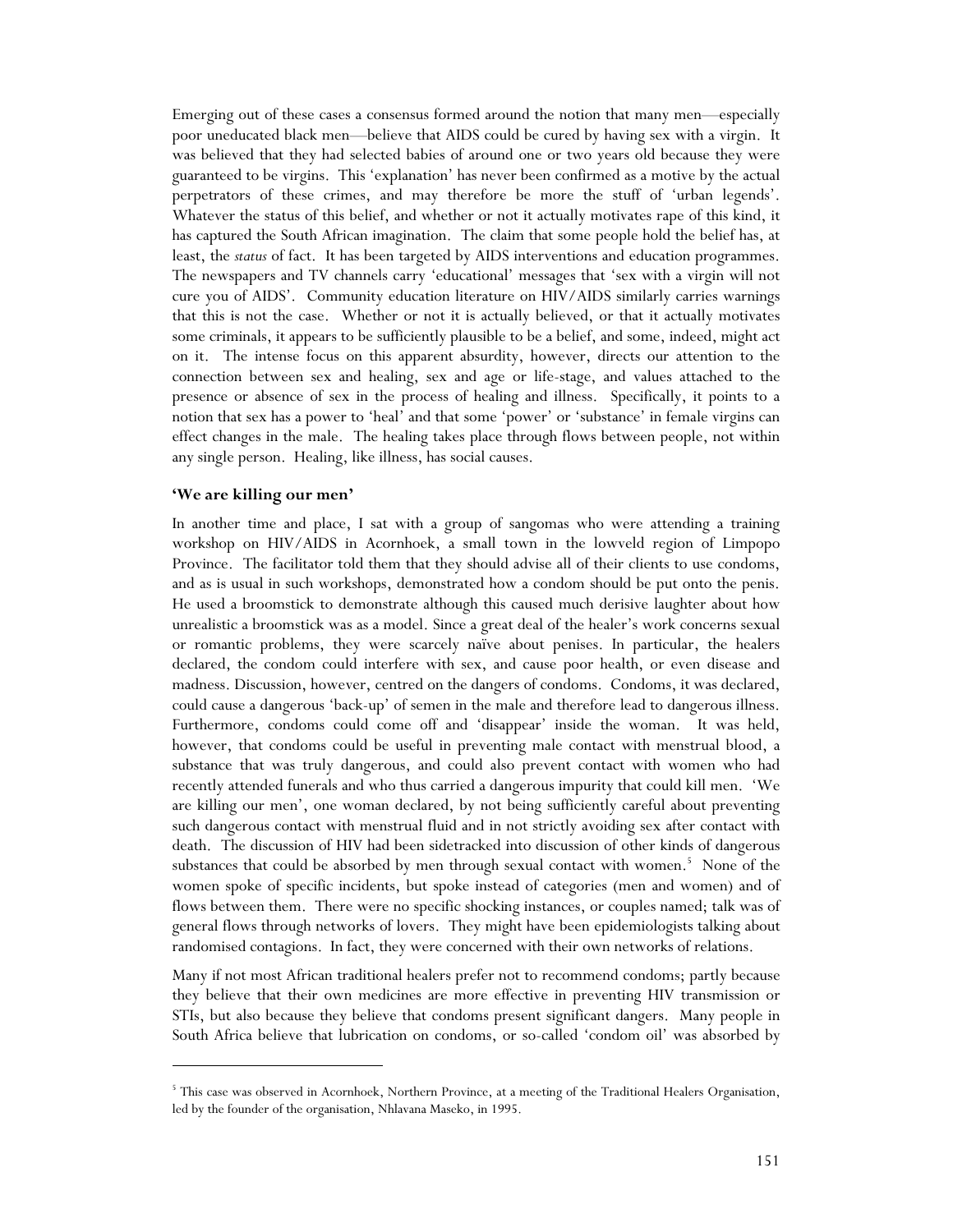both men and women during sex with condoms and that this led to impurity of the blood that could only be treated with traditional medicines.<sup>6</sup> I have heard, too, that some people fear 'worms' in packaged condoms that can be seen if a small amount of water is placed in the condom and it is held up to the sunlight.<sup>7</sup> Others say that condoms can 'get inside' women or that it can 'blow up in the uterus' and cause damage or death. Some fear that the semen that ought to flow out is forced back into the man's blood by the condom and thus causes a new form of illness. All of these beliefs limit use of condoms, and thus may have consequences for public health, but they also point towards some important cultural truths. These cases and beliefs suggest strongly that substances—menstrual blood, 'pollution' from death and funerals, or substances from the condoms themselves—can be absorbed into the bodies of both sexual partners. Some informants suggest that sex with a condom is not really sex at all. $^8$ 

#### **Jacob Zuma's shower**

At the beginning of 2006, the trial of the former Deputy President, Mr. Jacob Zuma for rape brought sex and beliefs about sex into the South African public consciousness again with great force. Sex and AIDS these days is never far from the public consciousness in South Africa, but the Zuma trial brought anxieties about politics, power, gender and sex into close connection with each other and raised interest to a near fever pitch. The judge delivered his judgment on Monday, 8 May 2006. The entire reading of the judgment was publicly broadcast on several of South Africa's leading radio channels with millions of listeners. After six weeks of hearings in the Johannesburg High Court, the judge found Zuma not guilty of rape. There was never any question that penetrative sex had occurred and that Zuma had not used a condom. The judge ruled, however, that the sex appeared to have been consensual.

Although the judgment evoked some surprise, especially among the AIDS activists and women's groups that had held demonstrations throughout most of the court's proceedings in the street outside of the court building in downtown Johannesburg, most people agreed that the judgment itself was correct: although there were many ambiguities involved in the testimony about the event, there was simply not enough evidence to convict of rape, and much circumstantial evidence to suggest that the woman had not explicitly resisted sexual intercourse. What emerged from the case was evidence of a different kind, evidence of beliefs about sex, desire and the body that might have been difficult to elicit in any other way. Before his removal from the government as the result of indictment on corruption charges, Zuma had been a member of the presidential AIDS commission and had declared himself to be a force for moral regeneration. In the aftermath of the baby Tshepang rape stories, Zuma had told reporters that he blamed apartheid for 'sowing the seeds for the breakdown of the institution of the family,' and explained that the molestation of children and infants today is a symptom of this degeneration.<sup>9</sup> Such generalities are simply not helpful in advancing our understanding of the rape 'epidemic' in South Africa; significantly, Zuma did not attempt to use this logic in defending himself.

 $<sup>6</sup>$  Wojcicki and Malala 2001.</sup>

<sup>&</sup>lt;sup>7</sup> I have tried this. If a small amount of water is put into a condom and it is held up to a strong light, cloudy white streaks that look something like worms can indeed be seen. This may be the result of partial mixing of the lubricant and water that causes differential refraction of sunlight through the swirling mixture, or from reflections from the latex sides of the condom.

<sup>8</sup> Collins and Stadler 2001:333, Stadler 2003.

<sup>&</sup>lt;sup>9</sup> Dempster 2001.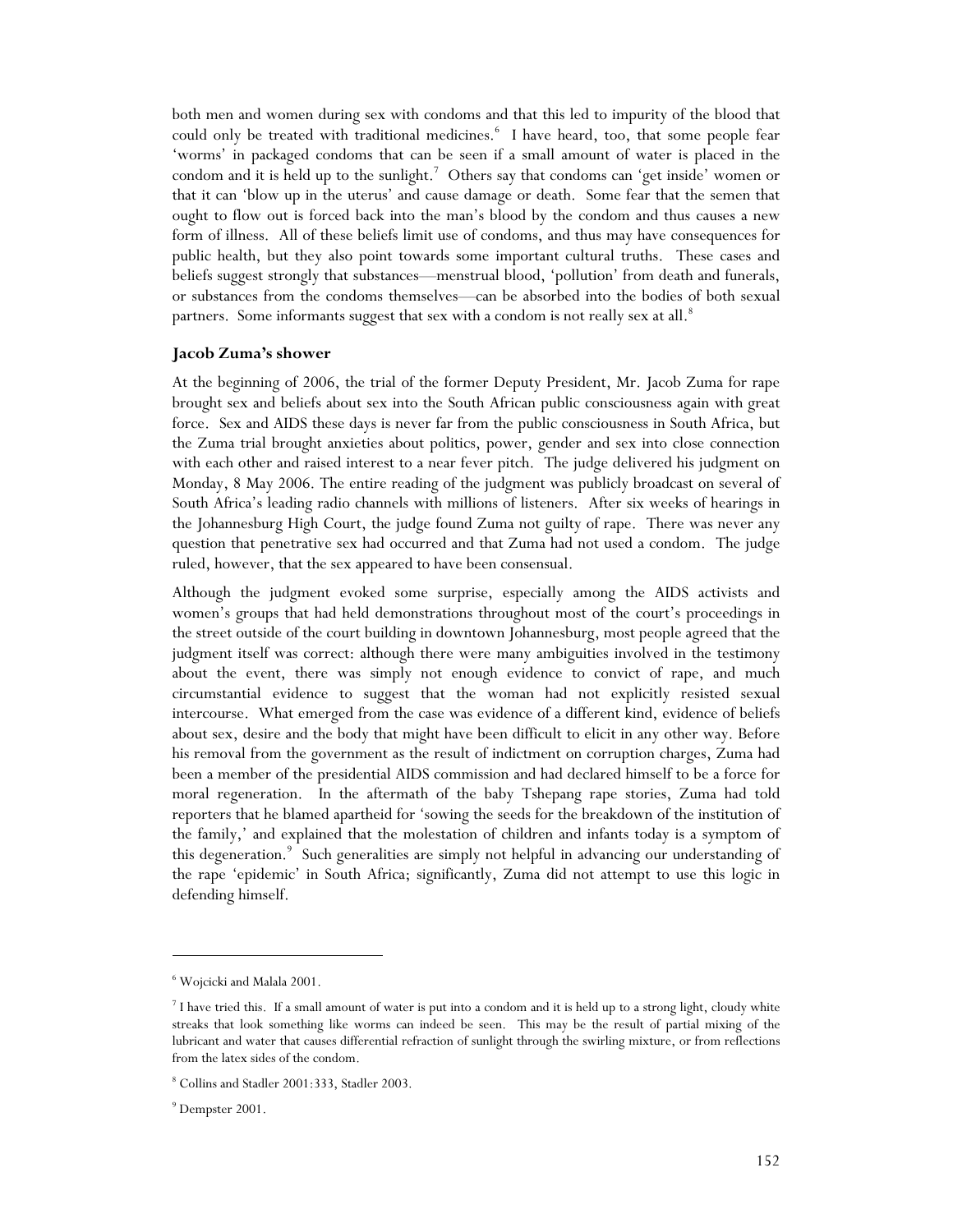The 31 year old woman who accused Zuma claimed that she thought of him as 'a father figure.' Zuma, however, said that the woman had sexually enticed him by wearing what he called a 'kanga'. A kanga, also called *lihia* in Zulu, is a brightly coloured piece of cloth measuring approximately 1.8 meters by 1.2 meters. These are used and worn by women throughout eastern and southern Africa, and usually signify respect. In rural areas they are worn over the clothing as a symbol of modesty, and in Zulu, Swazi and Xhosa custom, particularly, no woman should greet a chief of village headman without wearing one. Thus, the idea that wearing this type of cloth suggested sexual availability provoked outrage. Second, Zuma was questioned whether he was aware that his accuser was HIV positive and was known as an AIDS activist. Zuma declared that he had known, but told the court that he had taken a shower after sex so that he would not be infected with HIV. Even after the trial he defended this statement, saying he had showered 'for hygiene' and 'because I knew the type of person I was sleeping with.'<sup>10</sup> He also said that he thought the risk of infection was sufficiently low to be worth taking the chance.

Finally, Zuma told the court that according to 'Zulu culture', he was obligated to have sex with a woman whom he believed to be aroused. Not to do so, he stated, would have been disrespectful of the woman and would have made her angry with him. He testified under oath that when he perceived her to be ready, 'I said to myself, I know as we grew up in the Zulu culture you don't leave a woman in that situation, because if you do then she will even have you arrested and say that you are a rapist.<sup>'11</sup>

While the judge's verdict was widely accepted by the South African public, his comments about HIV and sex during the trial and afterwards caused reactions from 'debate' to outrage. The popular cartoon series 'Madam and Eve'12 that runs in many of South Africa's newspapers lampooned Zuma's remarks about his shower (Figure 10.1 to Figure 10.4). In this humorous treatment of 'Zuma's shower' the confusion and misdirection that Zuma caused is highlighted.



**Figure 10.1. 'Madam and Eve' : Zuma's shower (1) [MTV is a subscription TV channel]** 

<sup>10</sup> Maughan, Karyn. 'Zuma stands his ground on shower comment' IOL.com May 10 2006 at 05:55AM. http://www.iol.co.za/index.php?set\_id=1&click\_id=3011&art\_id=vn20060510004406115C497518; also published in *The Star*, 10 May 2006, p.1.

<sup>11</sup> Eugene Soros (Kwazulu-Natal, South Africa) Zuma Trial Heightens Rape Awareness. Worldpress.com. April 29, 2006 http://www.worldpress.org/Africa/2329.cfm#down

<sup>&</sup>lt;sup>12</sup> The cartoon strip, drawn by 'Stephen Francis and Rico' is syndicated in many South African newspapers. There is also a spin-off TV weekly sitcom. The basic 'situation' for the comedy is the household of a White upper-middle class South African family, especially 'Madam', the head of the household, her elderly gin-drinking mother, and Eve, her domestic worker who is also part of the family. Such a situation is not at all uncommon in contemporary South Africa. The strip often offers trenchant but humorous criticism of South African politics, culture and society. See Www.madamandeve.co.za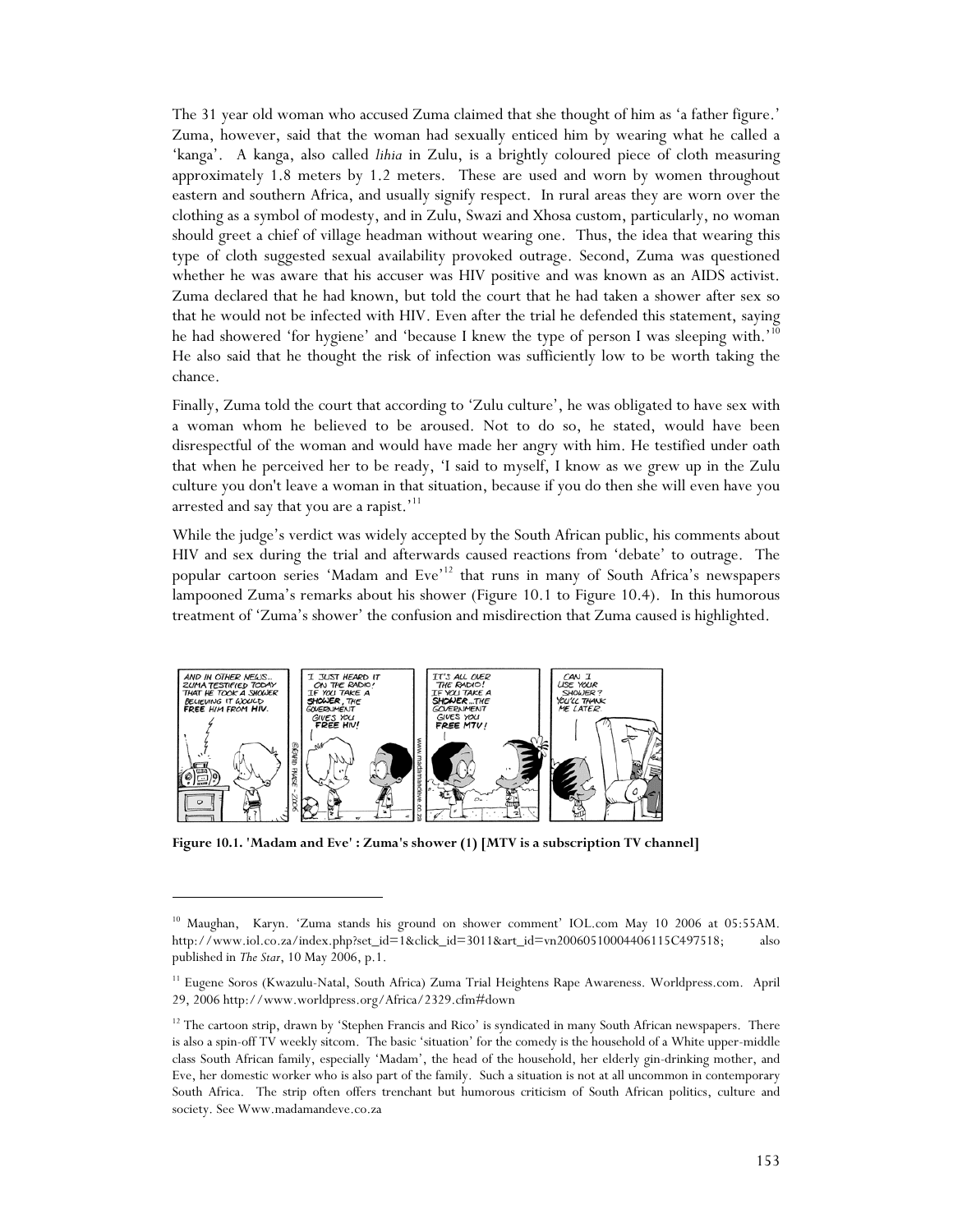

**Figure 10.2. 'Madam and Eve' :Zuma's shower (2). The radio interviewee is Jacob Zuma.** 



**Figure 10.3. 'Madam and Eve': Zuma's shower (3). Confusion.** 

 $\overline{a}$ 



**Figure 10.4. 'Madam and Eve': Zuma's shower (4). The 'damage control' call centre.** 

Reacting to the verdict, Stephen Lewis, the UN special envoy for AIDS in Africa, spoke out against Zuma's 'ignorance.' Speaking in Nairobi, Kenya, at the meeting of the African Union, Lewis said,

I feel embarrassed for the African leadership and, if you will forgive me, that has been the situation in South Africa where the voice of political leadership has been both confused and confusing. … I don't think anything can compensate for the damage that [Zuma] has done.<sup>13</sup>

But Zuma's case showed the degree to which 'tradition'—in this case 'Zulu culture'—has entered mainstream national discourse on sex. Here 'tradition' is held to legitimise sexual behaviour that would perhaps ordinarily be considered out of the ordinary if not perverse. It also points toward the way in which the discourse about sex has entered the national mainstream. On the main page of WWW.IOL.COM, one of the leading South African

<sup>13 &#</sup>x27;UN envoy slams Zuma for hurting Aids fight'. IOL.com, May 10, 2006 at 09:48 PM. http://www.iol.co.za/index.php?set\_id=1&click\_id=3011&art\_id=qw114728148499B243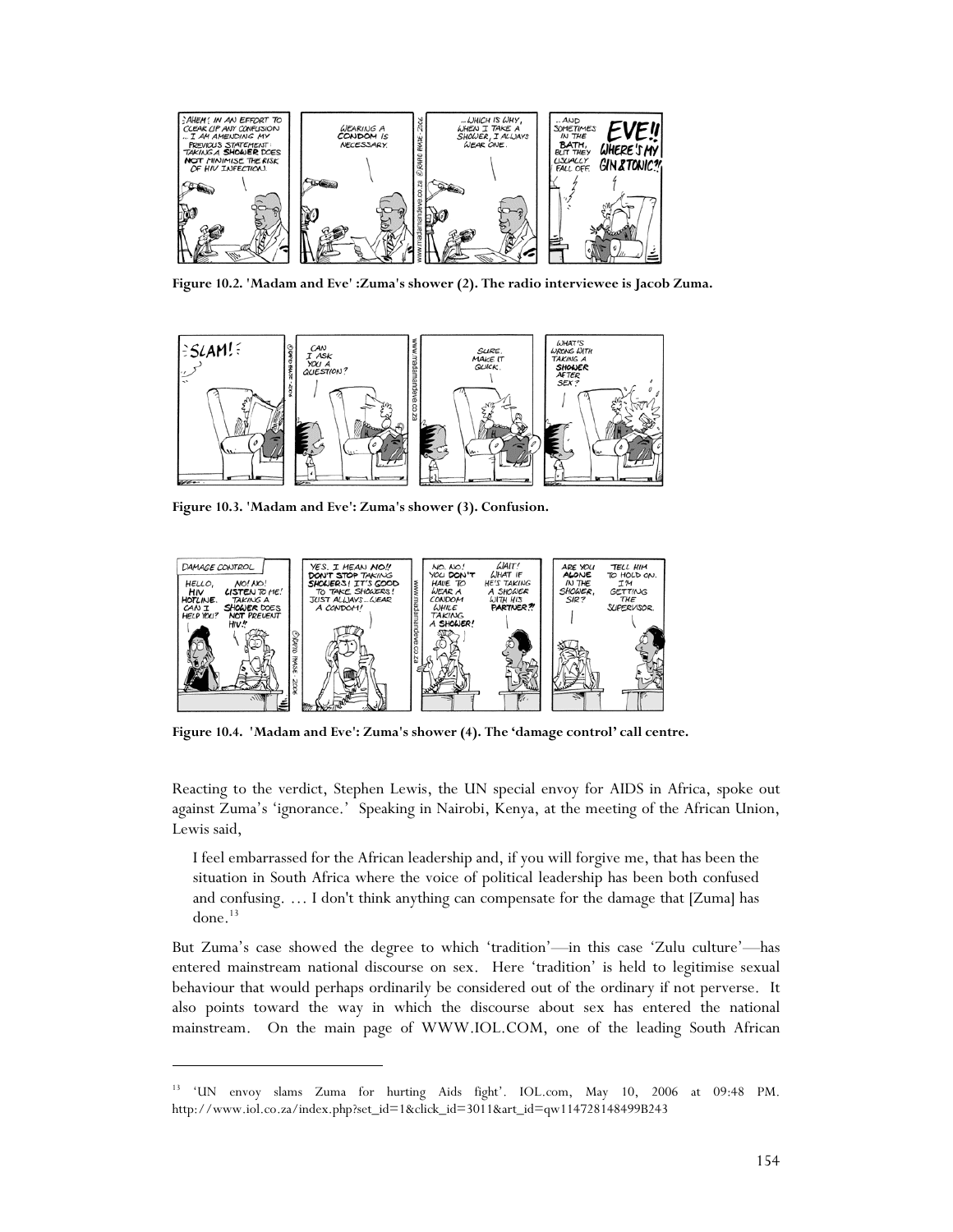Internet sites and service providers, 'The Zuma rape trial' was *the* main index heading, followed by 'Development', 'Education', 'Environment', 'Finance/Labour' and other topics. Indeed, even the UN Special Envoy on AIDS in Africa stepped into the debate. Zuma's comments were compared with the president's idiosyncratic view that poverty, not HIV, causes AIDS and the minister of health's 'controversial' promotion of a diet of olive oil, garlic and beetroot to cure HIV. Zuma's comments demonstrated that the South African leadership is, as Stephen Lewis remarked, 'confused and confusing'. Nevertheless, their beliefs are sincerely held and reflect much deeper understandings of sex and AIDS that they share with the larger South African public.

Unlike Uganda, then, where the bio-medical view of AIDS has been fully accepted, and where Ugandans do not seek to deny the existence of AIDS and its causes, South Africa remains in 2006 deeply ambivalent about it, and continues to be poorly led.

## Towards a model of sexual meanings

These notions of sex and sexuality point towards a cultural understanding of sex and sexuality—widely current in southern Africa—in which some sexually transmitted substance flows between both sexual partners. It is embedded in a *cultural*—or, as this is coded in South Africa, 'traditional'*—*discourse of persons, values, bodies and exchanges rather than in the biomedical discourse of bodies as biological organisms, or the psychiatric and psychological discourse of cognition, desire and repression.

We already have in anthropology a rich tradition of theory about the person, values and exchange, but this body of theory has not been widely applied to understanding of sexuality in Africa.14 This may help to expand our conceptualisation of sexuality *as* culture in a way that goes beyond the more simplistic notions of 'cultural influence'.15 A theory of 'cultural influence' holds that 'culture', as an external and separate domain compared with sexuality, may *influence* the specific content of sexuality, but maintains the essentialist premise that sexuality is ultimately universal and biological. A theoretical position that holds that sexuality is part and parcel of culture and that sexuality itself has its own cultural tenets and structures goes beyond such a cultural influence model towards a model of sexuality embedded in culture and the culture embedded in sexuality.

Based on extensive conversations with traditional healers, South Africans of many backgrounds, and using evidence from the press and radio, I describe a model that will help to explain what may be local and culturally different meanings associated with sexuality and the practices of sex in southern Africa. As a model, it is necessarily abstract—a conceptual or heuristic system developed on the basis of observations, interview data, casual conversation with diverse people, and from the sources of popular culture. Like other models—the 'Protestant Ethic and the Spirit of Capitalism', the 'Iroquois system of kinship', the 'law' of supply and demand, the theory of 'contagious magic', or monotheism—it is rarely, if ever, found in a 'pure form', fully instantiated in practice. Instead, it seeks to isolate a set of related phenomena and to construct an explanation based on rules of internal consistency and critical coherence rather than empirically demonstrable 'truth'. The power of such models is their heuristic value in discovering 'underlying' (that is, not empirically 'visible') orders of meaning that can be said to shape life in complex ways. This is also the weakness of the 'model' in social science: it is often difficult if not impossible to fully evaluate its validity. This is true of most of the 'grand

<sup>&</sup>lt;sup>14</sup> For example, Lambeck and Strathern 1998; Strathern 1988.

<sup>15</sup> Vance 1999: 44-46, 48.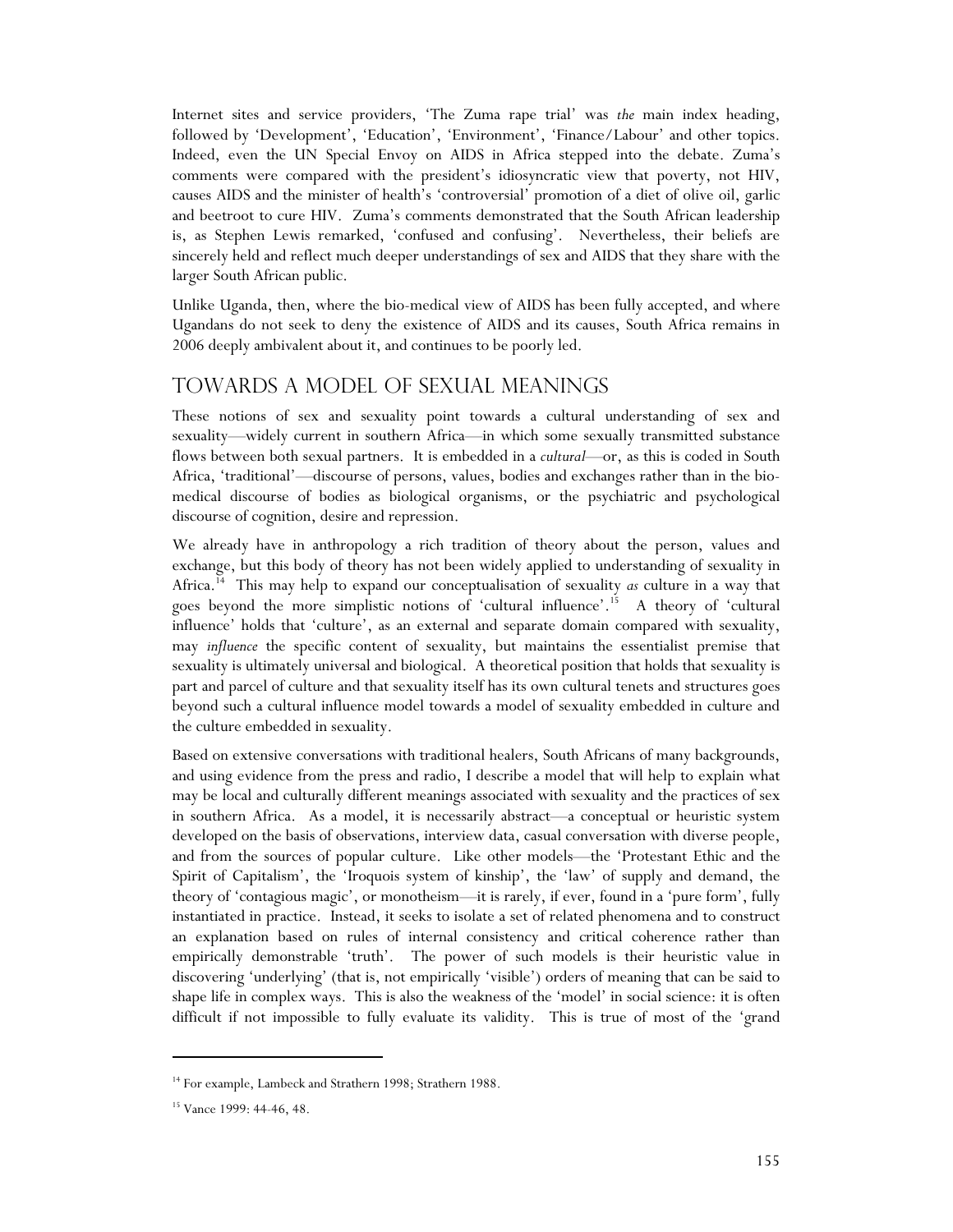narratives' as well as of lower level theoretical constructs that seek to deal with issues such as witchcraft, interpersonal violence, or literary genres, since these take their form through practice and their own genealogies rather than through specific command or explicit specification (as law or bureaucratic order does, for instance). Nevertheless, the model that is developed here is intended to explore specific areas of cultural difference associated with a geographical and cultural community, that of southern Africa. As such, it does not specify race. The actual 'distributions' of meanings associated with this model's 'system' remains an open question.

#### **South African conceptualisation of sexuality and the body**

Contemporary southern African representations of the body and practices of sexuality point toward a concept of 'flows' of bodily substance and gifts that go both ways in the (hetero- )sexual<sup>16</sup> encounter, that is, both men and women absorb the sexual fluids of each other in a sexual contact. This implies a concept of the person that is permeable to both physical and 'spiritual' substances of other persons, rather than—or perhaps in addition to— a ('Western') concept of 'the individual'.<sup>17</sup> Specifically, South Africans seem to understand sex as involving a permeation of the body by any substance involved in sexual contact, and that this is potentially a threat to both males and females. It suggests a different concept of the biological boundaries of the person that is rooted in cultural concepts of the body, especially the sexual body. This has far-reaching effects in decisions about use of condoms, but more than this, points towards a set of distinctive beliefs about sex that must be understood in terms of representations of the body, of sex and sexuality, and of the notion of the nature of the person in southern African society.

According to the cultural precepts of South African traditional culture, sex itself is part of human nature, something everyone engages in.

People do have sex because it is nature and it was created. It is part of life. Women and men ... it really does not matter who you are.<sup>18</sup>

Sex is for pleasure. It is for the nation and people.<sup>19</sup>

Typically, South Africans believe that the body fluids that result from sexual arousal and orgasm derive from the blood. Blood is 'hot' and is 'heated' by sexual desire and arousal causing a portion of it to be secreted. In a study of adolescent sexual attitudes and behaviour in Acornhoek, Limpopo Province, Collins and Stadler concluded that male 'sexual desire was considered to stem from the need to drain … increased volume of blood from the body [while] semen and vaginal secretions were believed to be 'blood that is hot'. They found that the group of adolescents with whom they worked believed that 'during sexual intercourse the 'blood' of a woman and a man were  $\ldots$  exchanged or mixed together'.<sup>20</sup> In the same context, female desire

<sup>&</sup>lt;sup>16</sup> The 'hetero-' designation here is neither prescriptive nor descriptive, since I am not certain to what extent what I say here applies equally well to same-sex sexuality. It is clear, however, that same-sex sexuality can not be entirely classified under the European semantic categories of 'homosexual' or 'gay', since many people in such relationships do not consider themselves to fall under these categories. Black South African same-sex relationship often adopt the cultural gender patterns of 'male' and 'female' regardless of the biological sex of the participants (e.g. Donham 1998; Moodie, Ndatshe & Sibuye 1988; Moodie & Ndatshe 1994; Gear 2005: 90; Van Onselen 1984; Harries 1994). Whether what I attempt to say applies equally to same-sex sex, I cannot say. I leave the question open.

<sup>17</sup> *cf* Niehaus 2001:15.

<sup>&</sup>lt;sup>18</sup> Interview: Traditional Dr. D S Mthembu, Umnonjaneni Section, Tembisa; 10 March 2002.

<sup>&</sup>lt;sup>19</sup> Interview: Nomxolisi Dandaza, nursing sister and *thwasa*, 'initiate'.

<sup>&</sup>lt;sup>20</sup> Collins and Stadler 2001: 330.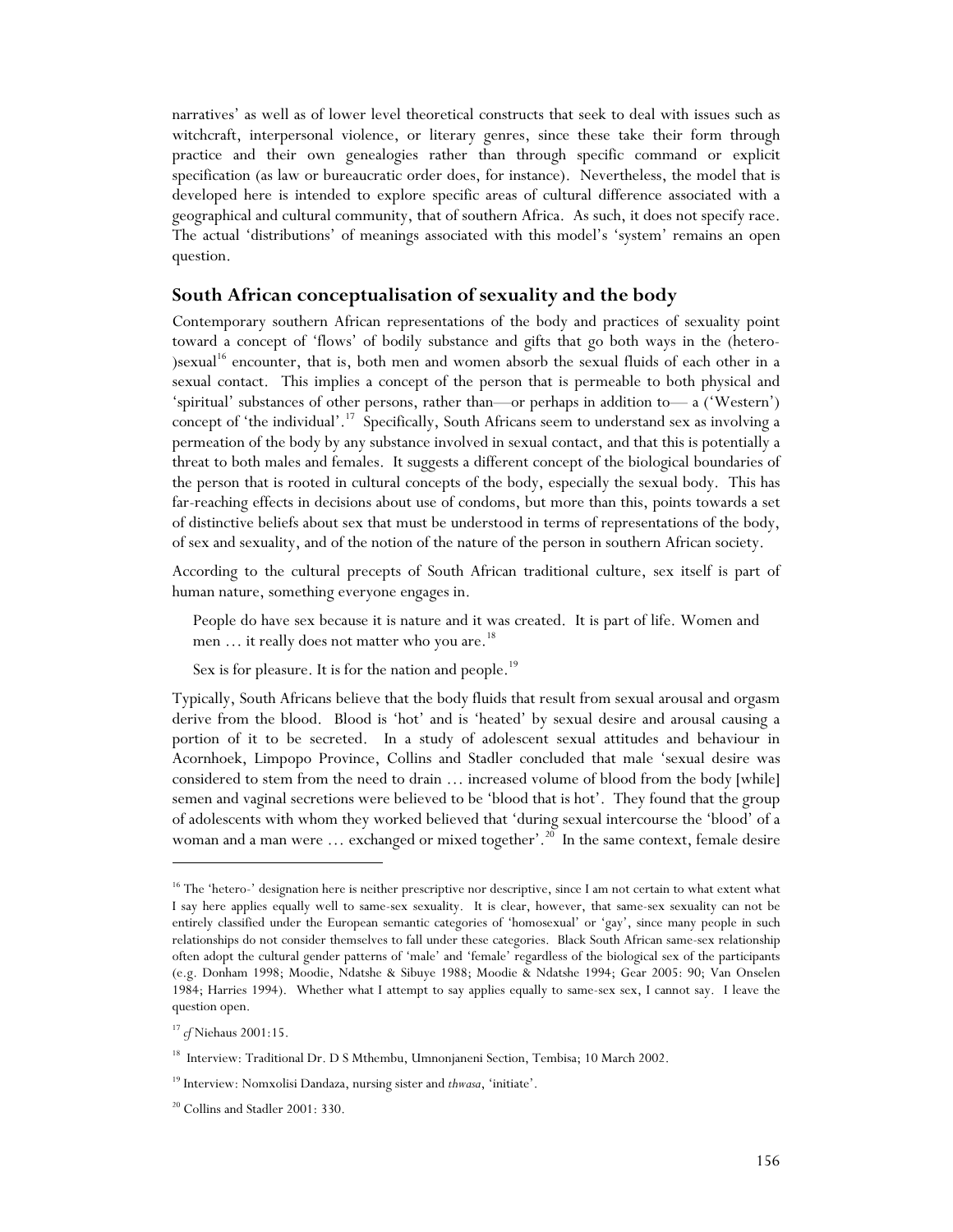is similarly understood as deriving from the blood: 'Her blood will tell her how to act' said one young woman in Acornhoek. 'She will think she is old enough for sex once she begins to menstruate'.<sup>21</sup> Jeannerat reports that older Venda women say that once she stops menstruating a woman no longer has sexual desire since 'her blood is no longer coming.'<sup>22</sup> Sex under these circumstances becomes dangerous:

If she would engage in sexual intercourse, the semen of her husband could no longer be washed out of her uterus by the menstrual flow and its accumulation would cause her stomach to swell up as if she were pregnant. After nine months the stomach would burst and the woman would die.

Thus semen and vaginal fluids are no different from menstrual fluids, or blood itself, in the folk models of their derivation. The SeSotho word *madi* may mean both blood and semen,<sup>23</sup> as does the Zulu word for blood/semen, *igazi*. Since blood is also what is passed down to subsequent generations through conception and birth, and since this is what connects the ancestors with the living, it is a source of power that is comprehended cosmologically.

According to traditional healers and, therefore, to many ordinary South Africans, the flow of blood across the generations, from grandparents to children and to subsequent generations, is understood to be literally physical. It is not 'blood' as spiritual symbol or as some transcendent substance that stands for, or represents the continuity of the blood line, but actual blood that flows from one generation to another. Since vaginal fluids and semen are identical to blood, the conception of a child from the blood of the mother and of the father, allows the blood to flow directly across the generations. The ancestors are physically connected to the living through this link constituted by the real flow of sexual substance.

This is illustrated in Figure 10.5.

<sup>&</sup>lt;sup>21</sup> Collins and Stadler 2001: 331.

<sup>22</sup> Jeannerat 1997: 72.

<sup>&</sup>lt;sup>23</sup> In SeSotho, *madi* may also mean 'money' (*mali* in Zulu), since the /d/ and /l/ phoneme tend towards the same sound, an rapid alveolar flap, and SeSotho speakers frequently borrow the Zulu word, *mali*, 'money', into their own lexicons with sound shifts into the SeSotho sound system. See Niehaus 2001; Ingstad 1990:34.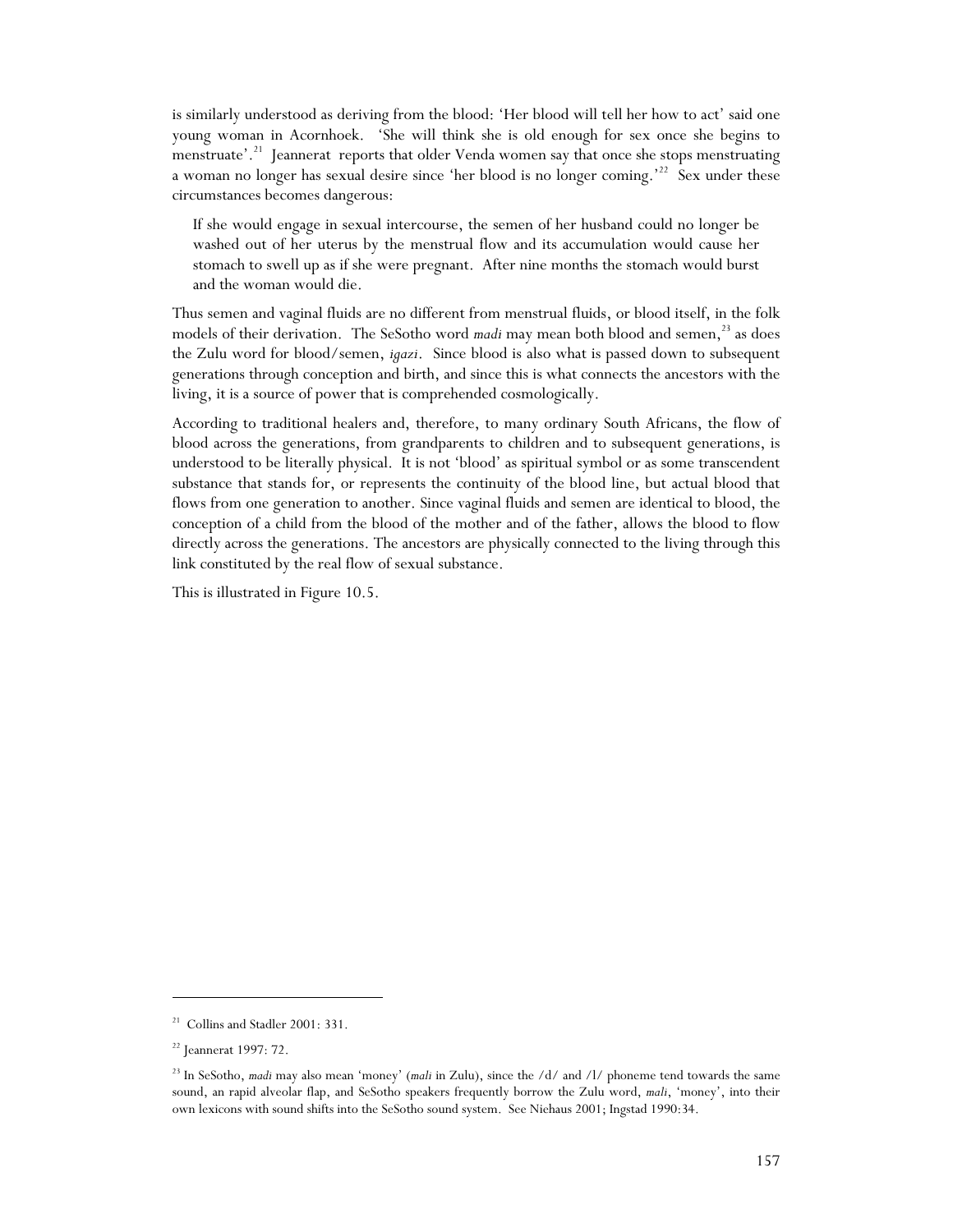

**Figure 10.5. Flows of Sexual Substance in Social Time and Space** 

Sex, therefore, is implicated in flows that move in two directions: through the generations and through time (shown in Figure 10.5 as the vertical axis), and across space and society through the medium of networks of sexual partners (shown on the horizontal axis in the diagram). In cultural terms, of course, time is not necessarily seen as 'vertical' since people are linked to the graves of the ancestors' and to living sites that have previously been occupied. Flow of blood across generations, and of sexual substances between persons represent different dimensions of relationship in the same social universe. These constitute a landscape of both the living and the dead, of the ancestors (*amadloti*), and of people (*abantu*), which is, like the physical earth, a physical connection between different kinds and orders of being. In everyday life, the 'dimension' of generational time is embodied in the imagined landscape of the space of life and death. The landscapes that most people imagine is a network of places where ancestors and elder family members live, or have lived and are buried, and includes the places where kin and children currently live, have sex and babies, and eventually die. Pathways (roads, highways, footpaths) and frequent travel to visit the living or graves of the dead make this network real. Similarly, the domain of social relations, including sexual relations is not separable from time since sexual and other social relations change through time. The model presented here is meant rather to indicate the nexus between two separate dimensions in which the sexual act necessarily takes place, that is, at a particular moment in time, and with certain cultural intentions and social implications. Each sex act is the nodal point in a network of relationships that exist in a landscape of meaning.

In this worldview, the ancestors are still with us and influence us because their blood is our blood, but also because their earth is the earth we also walk upon and in which we will eventually be buried, too. Sex lies at the centre of this. Blood or semen that flow—both over time from generation to generation, and across partners from male to female and female to male—is not conceptualised as a metaphor. It is real, physical blood that is transferred through sexual exchanges. When sex results in conception of a child, the child's blood is therefore also the ancestors' blood which the child will ultimately pass on to subsequent generations.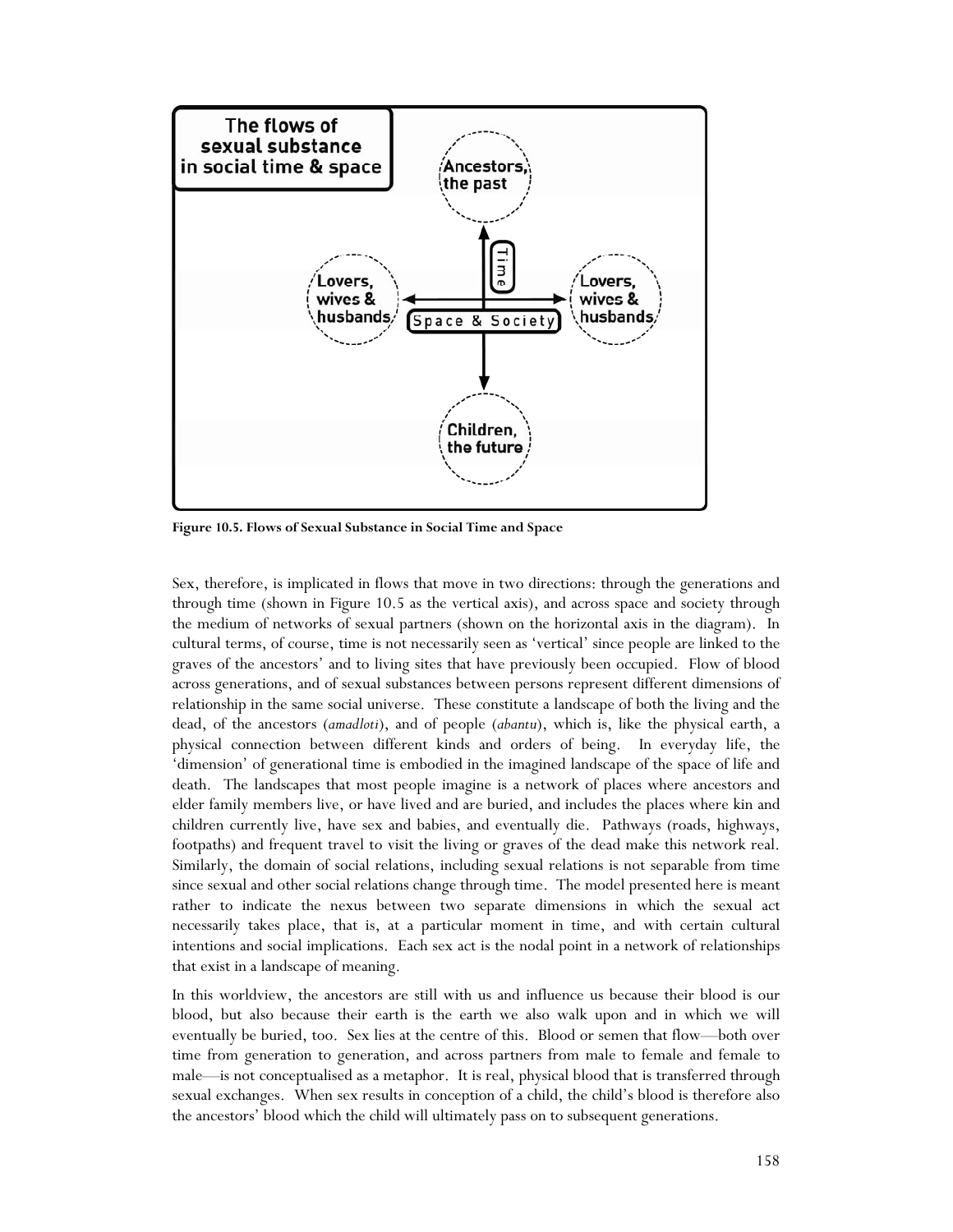In the temporal dimension, blood/semen 'flows' down from previous generations to future generations through the medium of those currently alive. This is understood to be a real flow of real substances that actually and materially constitute our bodies. The blood of the ancestors is our blood, and it will be passed on to future generations as the same blood. Implicitly, it seems that 'blood' (and semen) are transmitted from one person to another through sexual reproduction (and other forms of sexuality), through time and across generations and therefore are also permanent—enduring as long as life endures. They are transmissible but nontransitory substances. As such they constitute a flow of value across the generation and can be thought of as a kind of currency that is exchanged across generations. They are the wealth of the nation (*mali ya sechaba*) that enables people not only to survive, but to understand their survival as part of an on-going exchange across time that links generations in a permanent and enduring way. The sexual networks of South African society, then, are not limited to the living since they also include, implicitly, the blood/semen of the ancestors as well. When relationships break down between lovers or within the family, ideally the ancestors should be first asked to intervene. This is done by calling them at the grave side, if possible, or by offering them the blood of sacrificial chickens, goats or, in extreme cases, a cow or bullock. This is called *kupahla*, to call the ancestors with a gift. Thus, a gift of blood and value flows back to them in a counter exchange within the network. This is the first resort advised by southern African traditional healers, since ancestors keep watch over social relationships above all, including sexual ones.

In the 'social' (horizontal) dimension, people who are living today—lovers, husbands and wives—exchange their 'substance' through sexual acts that link persons in networks of relations that involve exchanges of other kinds of currency in addition to the 'sexual currency' of semen and vaginal fluid. In other words, sex is not held to be merely or even primarily for reproduction, but is itself a legitimate part of daily transactions among persons in which things of value are exchanged. The sexual exchange is necessarily implicated in a broader flow of values, some of which are physical or economic values (use of a car or cell phone, a place to sleep, a new dress or clothes) and some of which are intangible values such as a good conversation, a shared joke, a good time or a sense of closeness and intimacy. Sexuality participates, in other words, in a network of reciprocal exchange of 'gifts' that link people as lovers just as the 'gift' of blood and life from the ancestors links the living and their potential descendants in a reciprocal exchange network across time. Since blood/semen is both transmissible and non-transitory, it can play a role, like other durable goods, in such an exchange and creates the same sense of reciprocal rights and obligations that exchange of other durable goods creates.

Thus, the South African sexual network is sustained by constant flows of sexual substance, but also of many other kinds of value, things and services. This takes place within a cosmology that understands the ancestors as being among us, albeit unseen. These acts of exchange allow people to imagine their communities of kin, comrades and fellow citizens, but the sexual network itself is never imagined, never represented. It remains a hidden, occult structure, one which is nevertheless responsible for the transmission of HIV. The unseen structure of the sexual network is the *unimagined* community.

In these terms, Jacob Zuma's declaration that he would be violating the woman's 'human right to sex' if he refused what he took to be her advances, is not as absurd as it might at first seem. The 'right to sex', while not generally articulated as one of the principle 'human rights' upheld by the UN or the South African constitution, can be understood as a right to engage in fundamental exchanges of a valued substance that sex entails. Taken in this way, Zuma was invoking South African ideologies of sex, kinship and *Ubuntu*/ 'humanity'. Other testimony in the trial showed that Zuma had already 'helped' his accuser with cash and efforts to find her a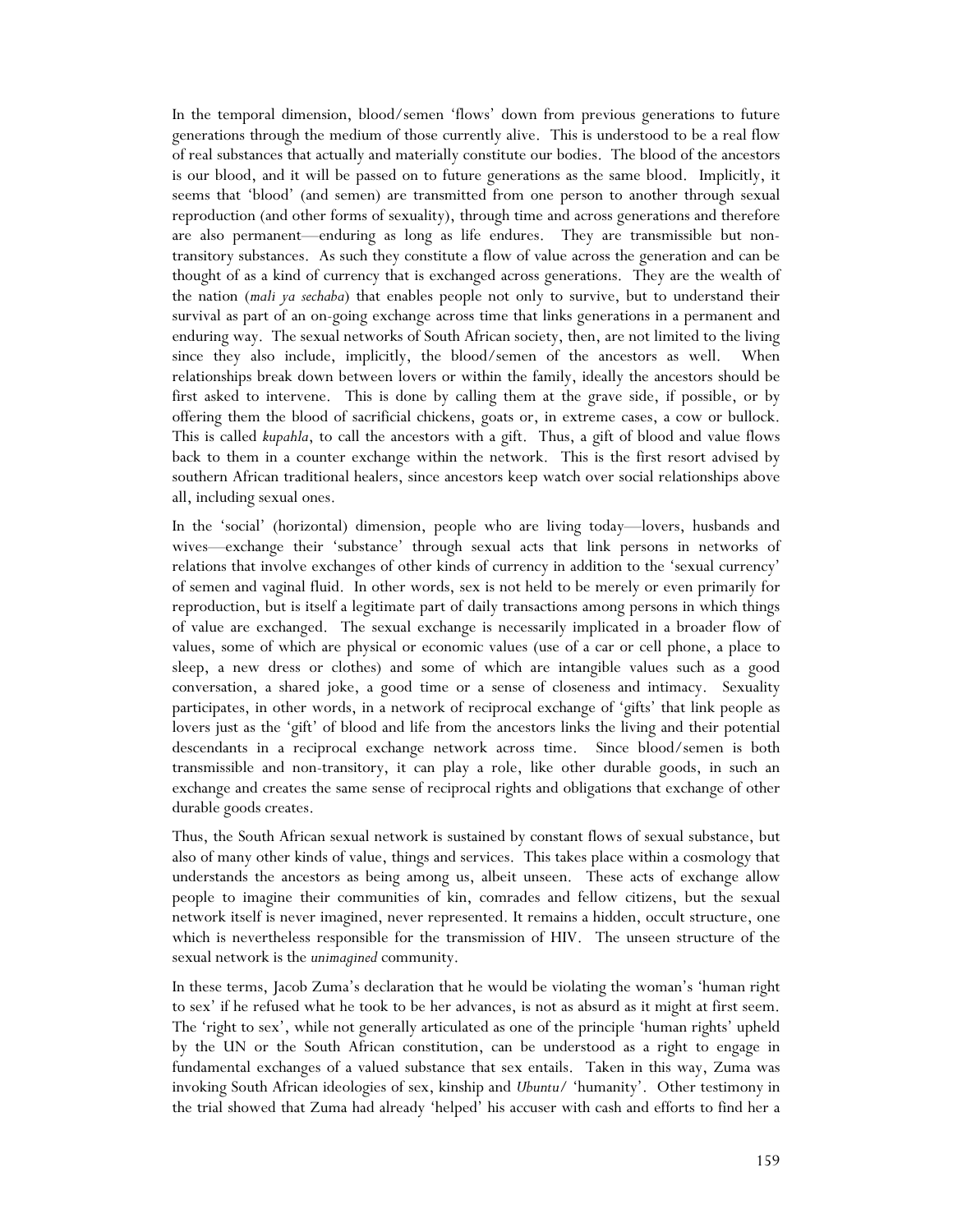place in an overseas educational establishment. It would not be unusual to expect an exchange of sex for such services in many similar South African situations. While his invocation of 'Zulu culture' scarcely excuses the unprotected sex with whatever coercion might have existed, the continued acceptance of Zuma as a leader in South Africa suggests that he had indeed struck some cultural chords that resonated with many ordinary South Africans.

A sexual link, created through sexual action is an enduring social relation that connects people who have sex (or who have had sex) with one another in an enduring networks of relations. This is represented in Figure 10.5 as a 'horizontal' dimension. The role that sex plays in South Africa is far more than just a reproductive one. Several authors have pointed to the significance that 'fertility' often plays in African cultures. This has been most comprehensively summarised by the Caldwells and their collaborators in a series of articles that attempted to highlight the significance of sexual networks in the AIDS epidemic.<sup>24</sup> While reproduction and fertility are important in South Africa, and children certainly welcome, compared to the ritual emphasis placed on fertility in many other parts of Africa, South Africans seem to see sex in broader terms. Since South African societies, especially as they exist today often place little importance on 'lineage' or 'clan'—except, perhaps, in chiefly and royal families such as that of the Zulu king, amongst others—fertility as such has less to do with maintenance of kinship and property regimes, and more to do with contemporaneous exchanges in networks of relations. This helps to lay the foundation for the extent and interconnection of sexual networks that has been discussed in previous chapters.

This linkage puts sexuality, and the partners involved in sexuality, at a crucial cosmological nexus that involves the flow of 'blood' through generations and the flow of sexual substance (also understood as 'blood' or derived from blood) across social networks of persons that are linked through sexual contact and all of its implications including trust, mistrust, jealousy, mutual powers and vulnerabilities, and love (or hate). It also places sex at the juncture between the power of the ancestral spirits and the power of the 'bush' or 'nature' that lie in the broader landscape. This is represented in Figure 10.6.

<sup>&</sup>lt;sup>24</sup> Caldwell, Caldwell & Quiggin 1989; Caldwell, Caldwell & Quiggin 1991; Caldwell, Caldwell, & Orubuloye 1992; Caldwell & Caldwell 1996; Caldwell 2005.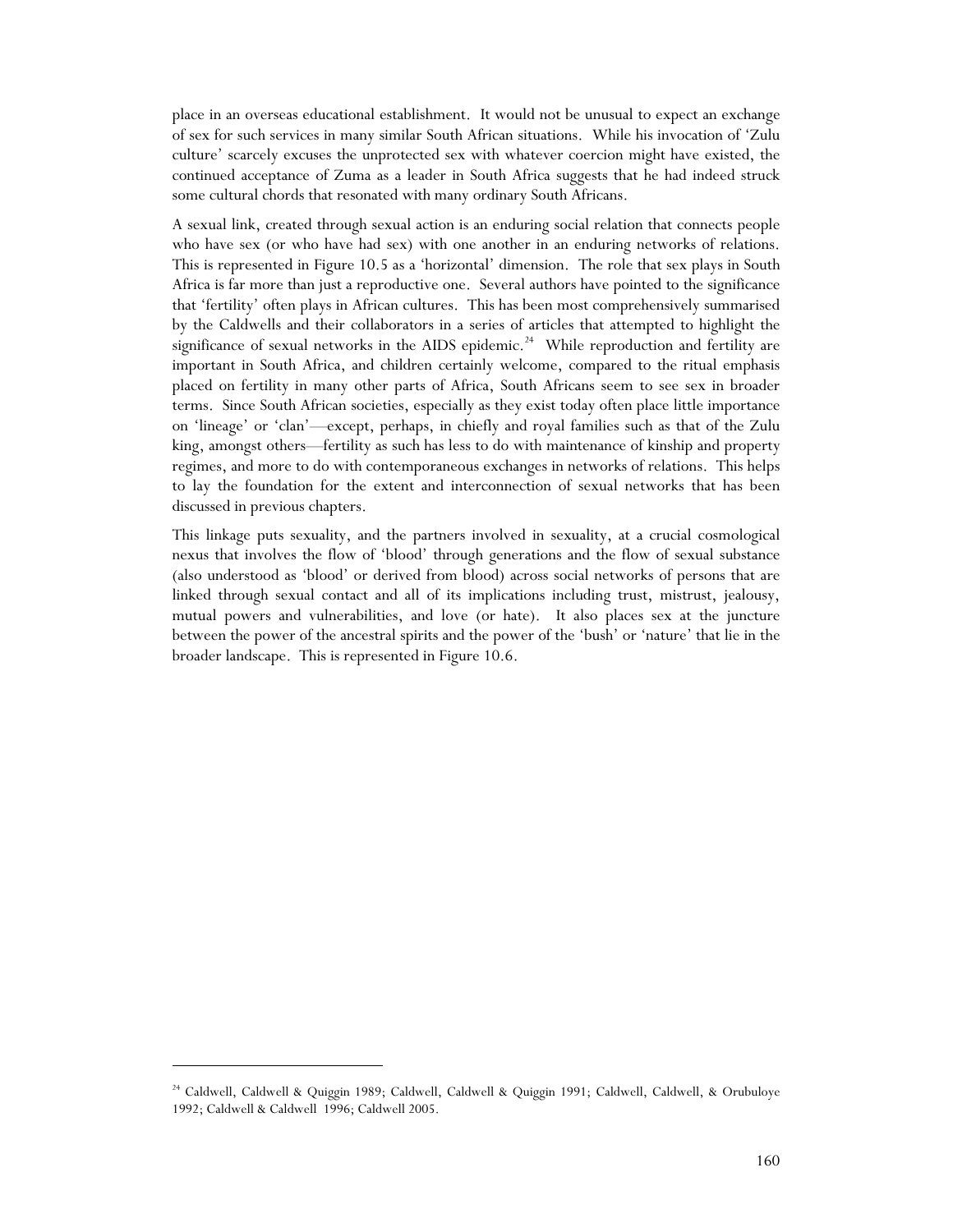

**Figure 10.6. Sexuality as Exchange of Blood and Gifts** 

 $\overline{a}$ 

Sexual flows among the network of lovers or spouses also involve concomitant flows of other kinds of valuables such as cattle, money, clothes, and other objects of value. This is especially true in bride-wealth payments, called *lobola* in the Nguni languages<sup>25</sup> and *bogadi* in the Sotho-Tswana languages. *Lobola*/*bogadi* involves an exchange of wealth (generally expressed in terms of cattle as units of value, but paid in currency or other items of value) that formally passes from the man/husband's family to the woman/wife's family. Other gifts from the bride's family also pass to the husband, and since the full *lobola*/*bogadi* is rarely paid in full, the exchange is often nearly balanced between the two families. The promised but unpaid *lobola* stands as a contingent debt. The flow of gifts from the living to the ancestors is similar: never fully complete, always contingent, and ideally balanced. Similarly, the flow across generations should be acknowledged—and often is—with appropriate and regular sacrifices of animals for the ancestors in exchange for blessings, protection and luck that only the ancestors (or other spirits) can ultimately bestow. The gifts given to the ancestors through sacrifice involve both the actual blood of the animal as well as its value. They are thought of as being equivalent to the exchanges of goods that take place at marriages. *Lobola* exchanges, in other words, are the same as the exchanges involved in *ukupahla*. Both create and maintain relationships through flows of substance and value. The ancestors are therefore party to every exchange of a sexual or kinship kind.

The two flows may interact disastrously as, for instance, at times of death when contact with a corpse makes sex with others dangerous because of impurities in the body of anyone polluted by contact with death. At this point of rupture at the end of life, sex must also be interrupted. This can also be understood in terms of exchange of 'substances' that occurs in all social

<sup>&</sup>lt;sup>25</sup> The Nguni grouping of South African Bantu languages includes Zulu, Xhosa, and Swazi, while the other major family of languages, Sotho-Tswana includes the North Sotho (Pedi), the South Sotho, Ndebele and Tswana. Tsonga (Shangaan) also uses the term *lobolo*, although it is not part of the Nguni grouping.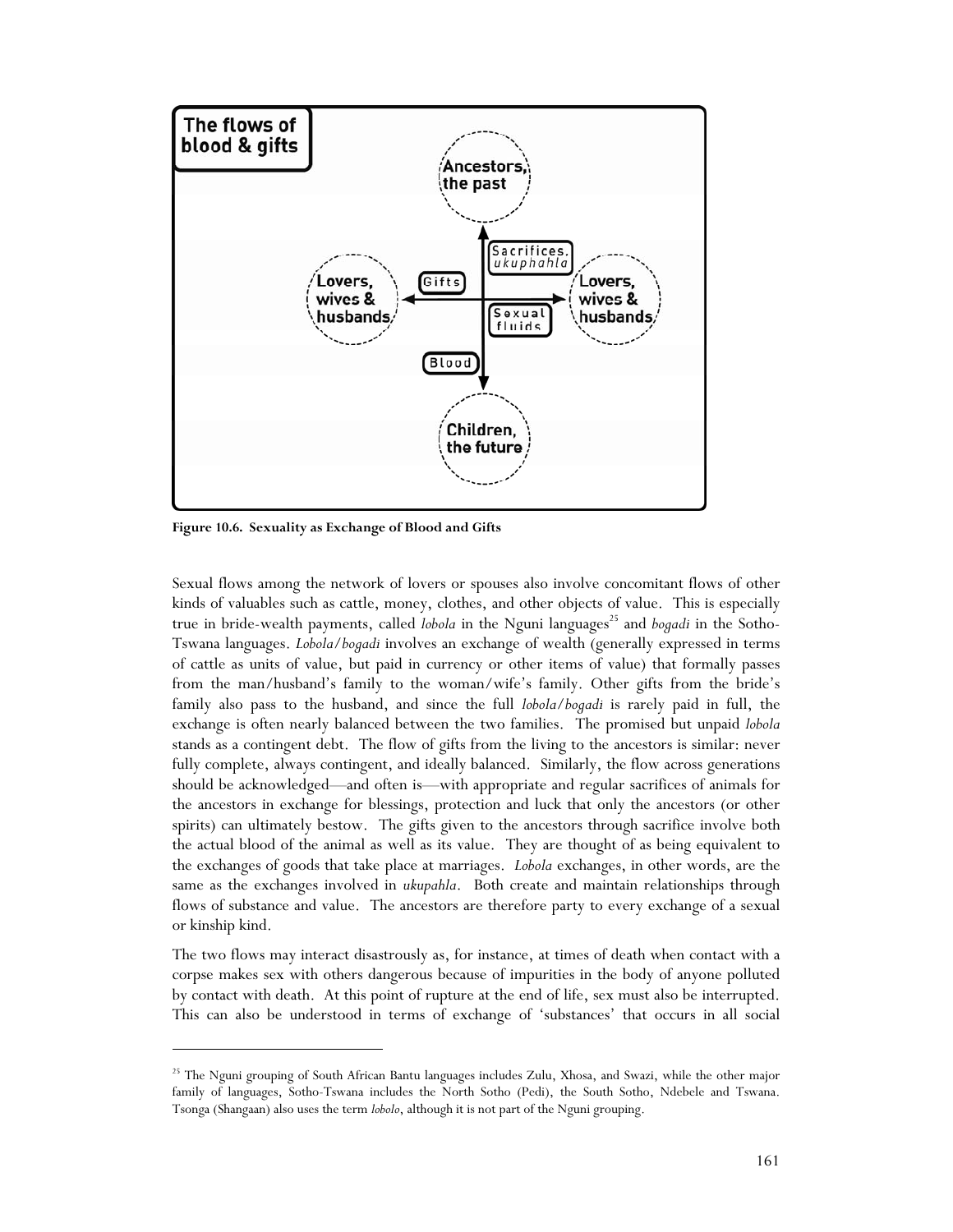interactions, including those involved with death. People 'infect' one another on a daily basis, not just through sexual contact, but also through their other personal 'substances'—breath, spirit, and 'presence' or 'shadow' [*seriti* (Sotho), or *isithunzi* (isiZulu)]. As long as these substances are shared in daily life, life goes on. But death interrupts these flows and thus leads to contamination since the reciprocity of exchanges of 'substance' through normal interaction in interrupted, too. If the contamination of death is not removed by means of ritual intervention, then it can be transmitted to others, especially through sexual contact. This causes illness and might even lead to death.

The sangoma's fear of condoms then can also be seen in this light. Both condoms and death interrupt the flow of sexual substance. While death does so permanently, interrupting the flow of substance in daily life, the condom does so temporarily. Both death and condoms, then, constitute rupture of the social fabric and, ideally, should be avoided. When the female sangomas said that were 'killing their men' they meant that rupture of flow of this kind leads to illness, morbidity and ultimately to death, in their view.

An act of sex is, therefore, both a personal joining together of bodily substance and a simultaneous conjuncture of cosmological principles. These two flows implicate and entail each other and create life in several ways. Any sexual act is potentially a procreative act, but also helps to mutually 'create' the partners themselves through mixing of their bodily substances, through creating new social identities ('the lover of X') and through affirmation of each partner's own sexuality and sense of masculine/feminine identity. As a procreative act—even only a potential one—sex creates the children through whom one's own blood will continue to flow. As a '*re*-creational' act, that is, one that re-affirms and possibly elaborates on one's own social identity, 'recreational' (non-*pro*creative) sex is also a creative act. The two acts of 'creation' exist as a single bodily performance—sexual intercourse—that lies at the juncture of two dimensions in the work of making persons.

Sex, therefore, is imbued with curative or healing powers but, precisely because of this power, presents special dangers and requires certain avoidances (taboos). It is never simply an act of pleasure divorced from the universe of kin, friends and lovers or from the universe of spirits, god(s) and witches. Both appeals to ancestors and medicines from the bush ('nature') have significant powers to influence the outcome of sexual acts: to protect against sexually transmitted infections, to 'cleanse' pollution that derives from sexual acts, to cleanse unclean conditions that interfere with sexual relations (such as attending a funeral), or to capture a lover's affections, to prevent intercourse with someone else's lover, and many other kinds of love magic. The herbal medicines of the 'bush', or *muti*, are used to treat sexual dysfunction (such as impotence), STIs, infertility, and as love magic because the power of herbs is linked both to the ancestors and to the landscape in which they are found. Their powers derive, that is, from both the flow of spirit through generations, and the flow of spiritual influences across and through the landscape.<sup>26</sup> Sexually transmitted diseases are communicated through the blood, too, according to traditional healers and traditional health beliefs. South African traditional healers say, for instance, that

STDs are caused by the uncleanness of the blood such as when people sleep together and one party is not pure you can transmit the disease to the next person.<sup>27</sup>

Or,

 $\overline{a}$ 

STD can be transmitted sexually but basically it is the impurity of the blood.<sup>28</sup>

 $26$  Thornton 2000.

<sup>&</sup>lt;sup>27</sup> Interview: Tr. Dr. D S Mthembu, Umnonjaneni section in Tembisa; 10 March 2002.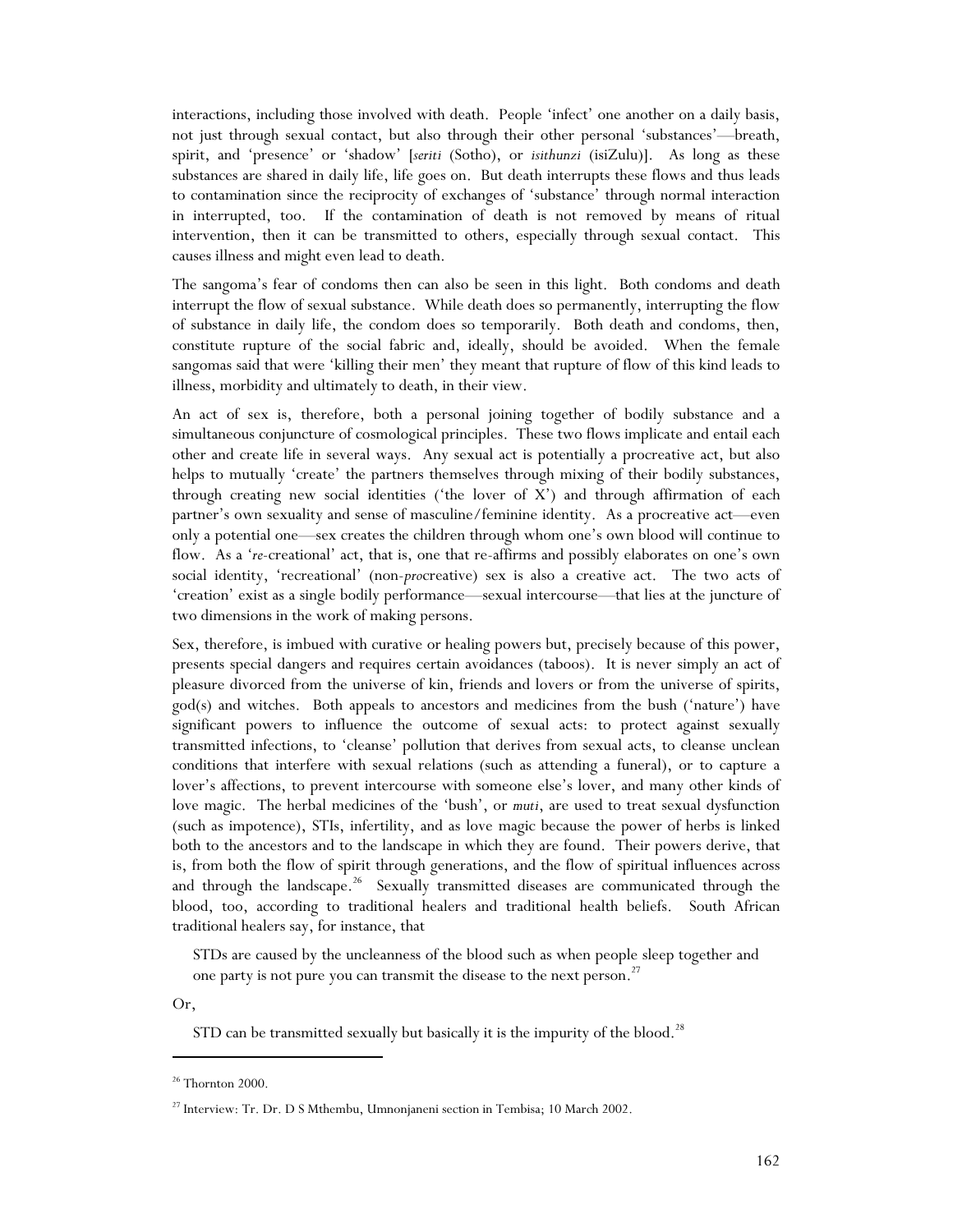The power of herbs in treating sexual problems is thus also linked to the two dimensional flow of 'blood' and spirit that characterise the African cosmological conception of man's place in nature.

Sexuality is thus not 'natural' in the Euro-American 'biological' sense, but specific to human nature as a social being. It is experienced as an organic 'need' like hunger. Like hunger, it can be controlled, satisfied or thwarted by products of the land. Pervasive metaphors in African languages for sex involving food, foodstuffs and eating testify to this. Yet, it is fundamentally inter-organic, taking its form through multiple organic persons, and transcends the 'mere' organic by involving spirits of ancestors and the creation of children for whom one's (sexual, reproductive) self will eventually stand as ancestor. It is creative of humans and created by them, but not by them alone. Sexuality provokes intense arousal and desire, but also dread, fear and loathing. The act of sex creates bonds between persons, but also dissolves them through jealousy. It is, like most other human or spiritual powers in the southern African cosmologies: inherently socially unstable and morally ambiguous. It is both bad *and* good, desired *and* feared, therapeutic *and* pathogenic.

Sex also creates personal identities. A female virgin becomes a 'woman' through sex, but more than this, a 'wife'. When a female person's identity changes from 'girl' to 'woman' she acquires not only an identity but also a role. She enters into a web of diffuse and multiplex relations with the man with whom she has had sex. Except for thoroughly modernised or 'westernised' women, this implies a complex set of duties and obligations. There is little sense in more traditional African communities of an isolated sexual act merely for the sake of pleasure. The exchange of bodily substance implies other exchanges and the relationship thus constituted is open-ended and multi-stranded. Minimally, a woman who has sex with a man unless it is a purely commercial transaction, that is, prostitution—is expected to cook for him, clean for him, and above all 'respect' (*ukuhlonipa*) him. Such relationships may segue into what is regarded as 'traditional marriage' or 'customary marriage' if they endure long enough. They do not necessarily imply sexual exclusivity. Thus a woman may have such a set of complex duties and expectations with several men. This is part of being a 'woman', that is, playing the role that the identity conferred by sex entails. While male persons acquire their identity as 'men' in some black South African communities through circumcision, they acquire their masculinity—and through this, their 'respect'—through sex. They also acquire a set of diffuse, usually unstated, obligations to 'support' their woman by giving them gifts such as clothes, food, and other benefits. Stereotypically, these are the 'three Cs': cash, cars and cell-phones. Ultimately, should they formalise their relationship 'traditionally', they pay larger sums of bridewealth to the woman's family. In all cases, sex creates social identities and embeds persons in dense social networks of duties, expectations and obligations that are all held to be creative of the true (African) person (Nguni/Zulu: *umuntu*; Sotho/Tswana: *motho*).

These concepts are fundamentally the same as those that inform the work of traditional healers whose 'indigenous knowledge system' <sup>29</sup> are shared by all types of traditional healers, that is, the *isangoma* who heals through possession of spirits that enable him/her to dream and to perceive illnesses in clients, and the *inyanga* (SiSwati/isiZulu) or *dingaka* (SePedi) who is not possessed by spirits but utilises knowledge of the indigenous pharmacopœia in healing with herbs. Both types of healers preserve African traditional philosophies and medical knowledge and elaborate on them. $30$  The South African indigenous healing system with which I am most

<sup>28</sup> Interview: Makhosi Vikizitha, West Central Jabavu; 6 March 2002.

 $29$  Thornton 2002.

<sup>&</sup>lt;sup>30</sup> Ingstad 1990; Green 1999, 1996a, 1996b, 1994.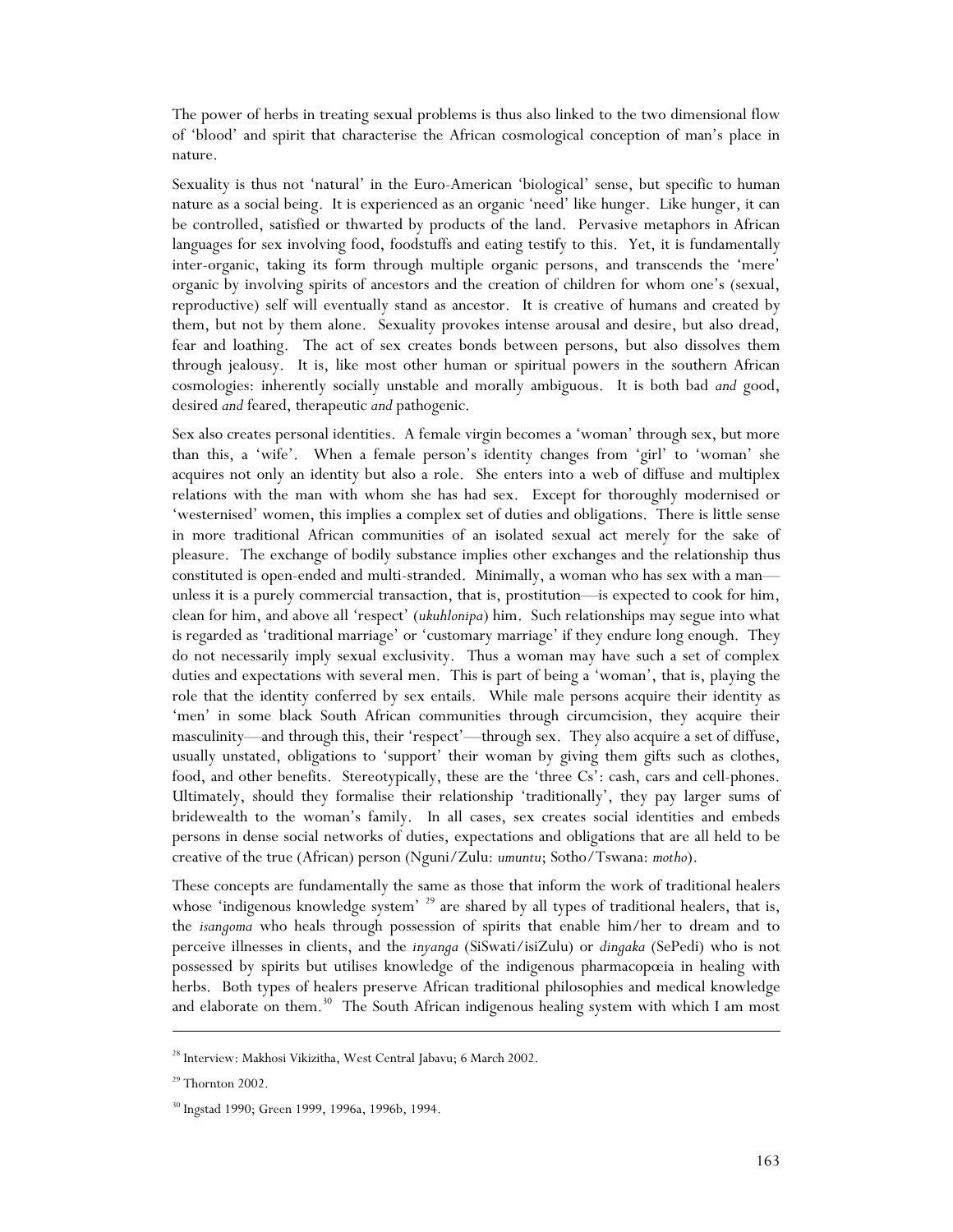familiar is the widespread *ndzau* cult of the lowveld and the urban Johannesburg/Pretoria/Soweto area in the highveld.<sup>31</sup>

In synoptic form, the work of the traditional healer in the South African lowveld generally involves manipulation of four co-ordinated substances of the body. These are the **spirit**  (SePedi: *mmoya*, Zulu/Swazi: *umoya*), the **body** itself (SePedi: *mmele*, SiSwati: *umtimba*, isiZulu: *umzimba*), the **blood** (SePedi: *madi*, SiSwati: *ingati*, isiZulu: *igazi*), and **aura** (SePedi: *seriti*, SiSwati *sitfunti*, isiZulu *isithunzi,* also translated as 'shadow', 'moral weight', 'influence', or 'presitige'<sup>32</sup>). These interact in ways that are similar to the sexual system of flows that I have outlined above. This is represented in Figure 10.7, as the sangoma's model of the body.

| Transient<br>Enduring                                                       |  |
|-----------------------------------------------------------------------------|--|
|                                                                             |  |
| Substance<br><b>Blood</b><br><b>Body</b><br>(mzimba/mmele)<br>(madzi/igazi) |  |
| "Shadow"<br>Non-substance<br>"Spirit"<br>(seriti/isithunzi)<br>(moya)       |  |
| Fluid<br>Presence                                                           |  |

**Figure 10.7. The Diviner's (***Sangoma***'s) Model of the Body** 

The body (*umzimba*) itself consists of 'flesh' (*inyama*) and is the transient locus of the other substances that can be thought of as flowing through the body while, at the same time, constituting it. Blood and spirit are both enduring substances that survive the death of the transient body in which they reside. Spirit, *umoya* (also meaning 'air', 'wind', 'breath')—a non-material substance or essence—comes from the ancestors (*amadlozi*) and passes on to the succeeding generations through birth, growth of children and their own subsequent procreation. Blood passes in the same way, but unlike spirit it only flows through direct lines of (biological) procreation. Spirit, especially the ancestors, also follow the lines of blood, but

<sup>&</sup>lt;sup>31</sup> This system differs in many ways from the Zulu/Xhosa system and that of the highveld Sotho and Tswana cultures, but there are many similarities as well. The following discussion is based primarily on my knowledge of the lowveld systems. People speaking four main languages practice this healing cult: SiSwati ('Swazi'), lowveld *SePedi* or *Pulana* (closely related to the highveld northern Sotho), *XiTsonga* ('Shangaan') and *isiZulu* (widely spoken in the region as elsewhere in South Africa). I give linguistic equivalents in the three languages that are spoken widely and that are used by healers in the region.

<sup>32</sup> Doke, Malcolm, Sikakana & Vilakazi 1990; Doke & Vilakazi 1972.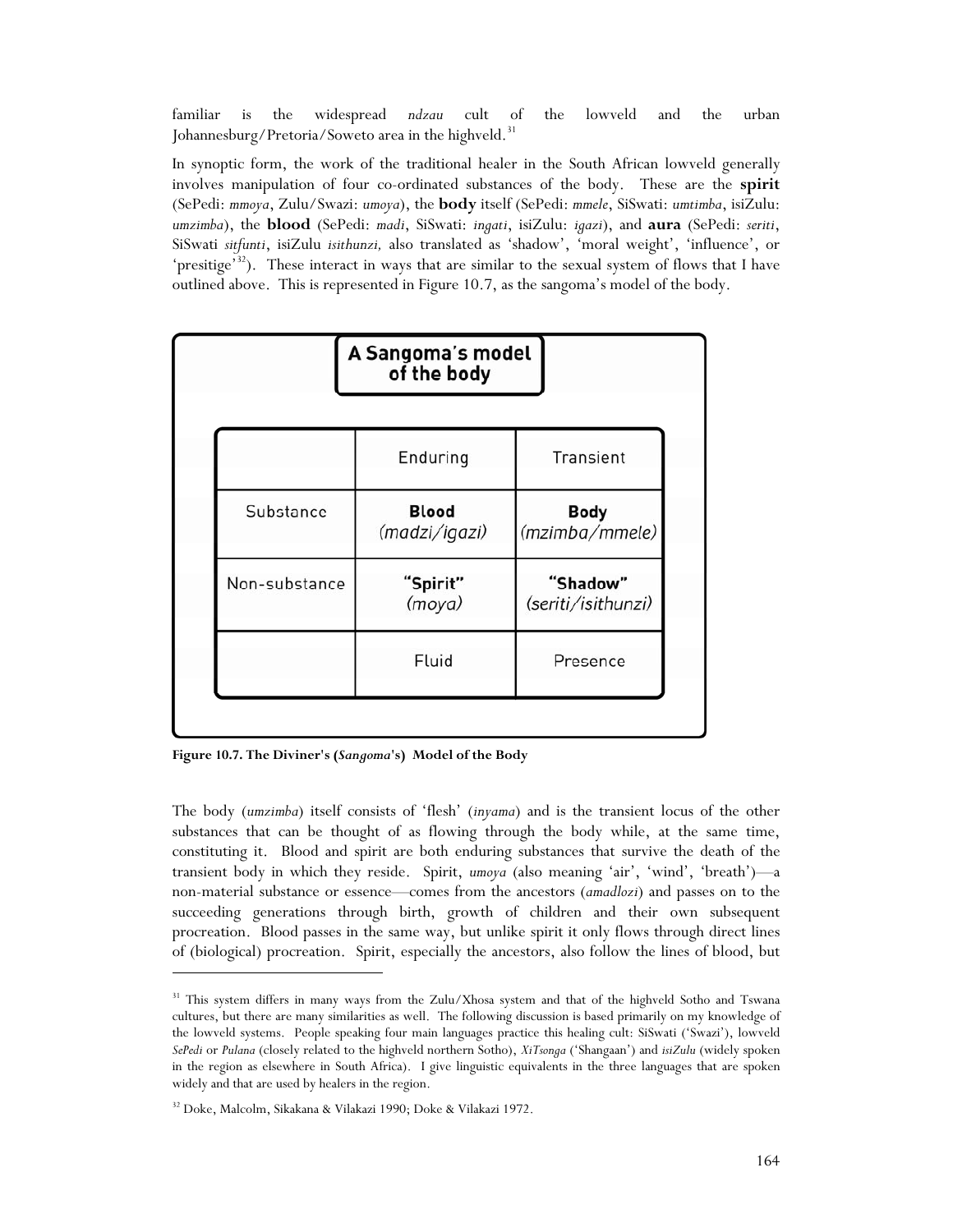can be selectively activated through ritual and/or prayer or 'de-activated' by ignoring them until they possibly make their presence felt by demanding attention. Spirits, however, can cross lines and 'flow' across the landscape. They can be detained at specific geographical points where people have met unexpected death—such as in automobile accidents—or in battle. They can thus 'flow' across bloodlines and affect others who may not be directly related to them. Thus, several different spirits of different ethnic/linguistic groups may possess sangomas, those who are possessed by spirits and heal through possession trances. Like the body, which dies, the 'shadow' is a non-material presence or aura that the body projects. It is identified with the smell of the person, by the bodily 'dirt' that is present in the person's clothes and living space, and by the sense of presence, character, or charisma that the person has. Each of these 'substances' is utilised in different ways in healing. The body and blood may be treated with herbs that are drunk or rubbed into small cuts. The shadow and spirit are treated through washing with herbal baths, steaming and sweat baths, and by smoke or foam made from plants that produce froth when infused and stirred. Each must be 'balanced' in the person to ensure health, with excesses of blood or spirit being purged (through enemas, vomiting, or sweating), and with deficits being made up through ritual treatments involving 'calling' of the spirits (*pahla*), sacrifice, or herbal and ritual 'strengthening' treatments. All of these entail an adjustment of flows of substance (material or non-material/unobservable) through and in the body. Health results from a balance of substances both within the body and between others involved with the person's social and sexual network of kin, friends, lovers, and associates.

Like the healing system, the sexual system is similarly conceptualised as balancing flows of substance. Health requires adequate sexual activity that allows the person to absorb the sexual substance of others and, for men especially, to 'drain' excess substance (sperm as 'hot blood') into others. Both women and men acquire the 'shadow' of their partners in this way, and thus augment their own bodies with the valuable substance of others. According to an often-quoted proverb, 'a person is a person through other people'. This applies in particular to the sexual exchanges that create flows of substance among one's lovers since they also create the person. Sexuality and healing, then, are parallel systems of flows that create healthy persons just as they create babies who become persons through continued interaction. Without either sex or 'traditional' healing, traditionalists maintain that the person will sicken and die. Nevertheless, sexual flows must be contained and channelled. If the person is ill, and being treated by a traditional healer, they are generally forbidden to engage in sex. Sexual exchanges and the linkages of one's own shadow and blood with others can interrupt the healing process that attempts to balance and manipulate these flows in order to achieve health. The parallel nature of these systems of flows can be seen from the proscription on sex while being treated or healed. In effect, one can either be healed or have sex, but not both. The practice of both would produce unpredictable results since they are part and parcel of the same bodily systems.

Through every act of sex, then, a person not only expresses desire and receives pleasure, but is also received into the social networks of interdependency and trust that permit the expression of one's own character. The southern African conception of the person as always a creation of other and through other people means that networks of social relations are the matrix out of which people achieve their sense of worth and identity. Sex is also part of this, and sexual networks link not just people, but also generations, and through them, to nature, to the environment, and the cosmos. For the traditional healers, this is symbolised by the ocean, *lwandle*, the limitless water to which all rivers flow, and from which all rivers obtain their source. The flows of sexual substance ultimately link to greater flows, with other people as their channels.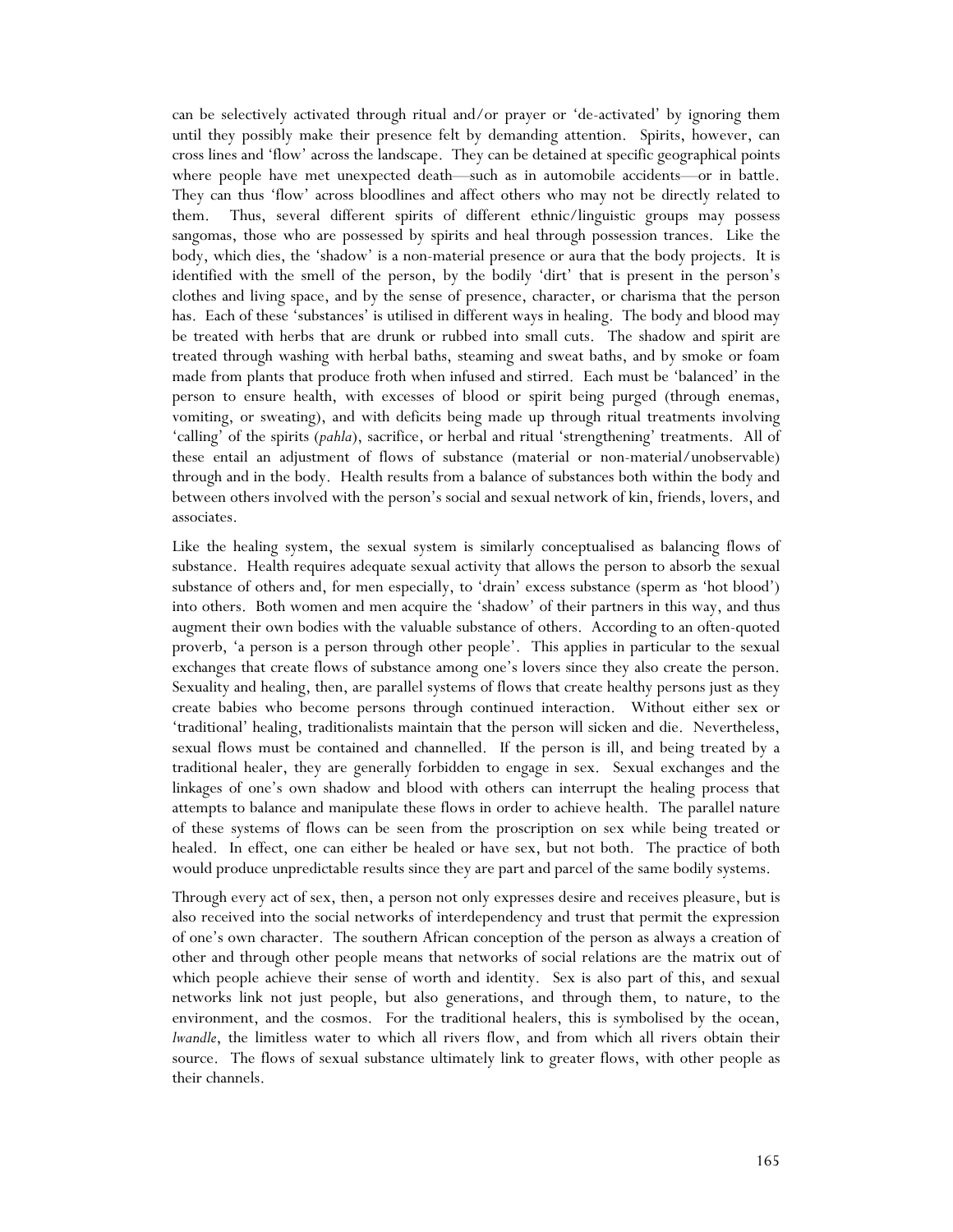With the coming of the 'New South Africa', the vast majority of South Africans experienced a rapid emergence of freedom. This freedom was often interpreted as freedom to consume the fruits of democracy and modernity as symbols of participation in the new state. With standards of living rising rapidly for black people, new avenues of political and economic participation opened. Among these was sexual freedom. In the New South Africa, Deborah Posel has pointed out, 'Consumption – as an affirmation of life and marker of progress – in turn folds into imaginaries of sexual consumption and sexual freedom.'33 Sex itself became an object of consumption especially after 1992, but in other respects it has also always been the principal and most highly-valued consumable in South Africa. The rapid extension of social grants from government to mothers of young children, the unemployed, the retired, the disabled, the landless, the homeless, and many other categories has pumped cash into an economy in which sex is one of the objects of consumption. While sexual freedom was once restricted to males,<sup>34</sup> the new sense of political and social freedom has also permitted women to express their freedom through sexual 'consumption'. Legislation aimed at empowering women means that more and more women are employed in salaried positions, and many use the cash to attract men and engage in sexual recreations. This also is not new. In a sympathetic and detailed study of the 'sex life of Bantu women' in 1950s Johannesburg, Laura Longmore points to the predominance of 'highly sexed' men in the 'Eastern Native Township' where she conducted her research and remarks that this 'must have a positive effect upon the relatively few women who become equally stimulated' by their interest. $35$  This leads to women having a 'back door husband', or several, as 'women realise they can support themselves and begin to show a spirit of independence.'

Sex, then, is far more than mere expression of 'desire' and its culmination in pleasure. It is also not primarily focused on fertility or fecundity, although this is a welcome and important aspect. Each sex act is a 'value' that is transacted in complex networks of exchange through any instance of love-making, but also through bridewealth (*lobola*/*bogadi*), or sex that is exchanged for goods in a non-commercial way as gifts, in prostitution or other forms of transactional sex. Sex creates and sustains networks of friendship, influence, mutual support, trust and love. It also creates networks of jealousy, suspicion, gossip, envy and evil. These overlap and interpenetrate.

The consequences of this are not all bad, but the southern African sexual networks do provide wide open pastures for sexually transmitted pathogens of all kinds. The high rates of rape and sexual violence are probably also supported if not directly caused by these concepts and practices. The rape of Baby Tshepang is an instance of this.

## Sexual culture and AIDS

Although sex takes place between bodies that are everywhere fundamentally the same, it does so within a context of meanings that change over time and across different communities of meaning. We have called this the 'culture' of sexuality, but the senses of this use of the term 'culture' are different. The culture of sexuality is largely non-verbal, and though it is shared, it is shared through networks of contact and communication between couples themselves. The discourse of sexuality in South Africa is a 'discourse' of acts rather than of words. It takes place between two people who do not generally discuss their acts with others or with each other. These acts link lovers in large silent concatenation of sexual networks and constitute the

<sup>33</sup> Posel 2003b.

<sup>34</sup> Longmore 1959: 22.

<sup>&</sup>lt;sup>35</sup> Longmore 1959: 139.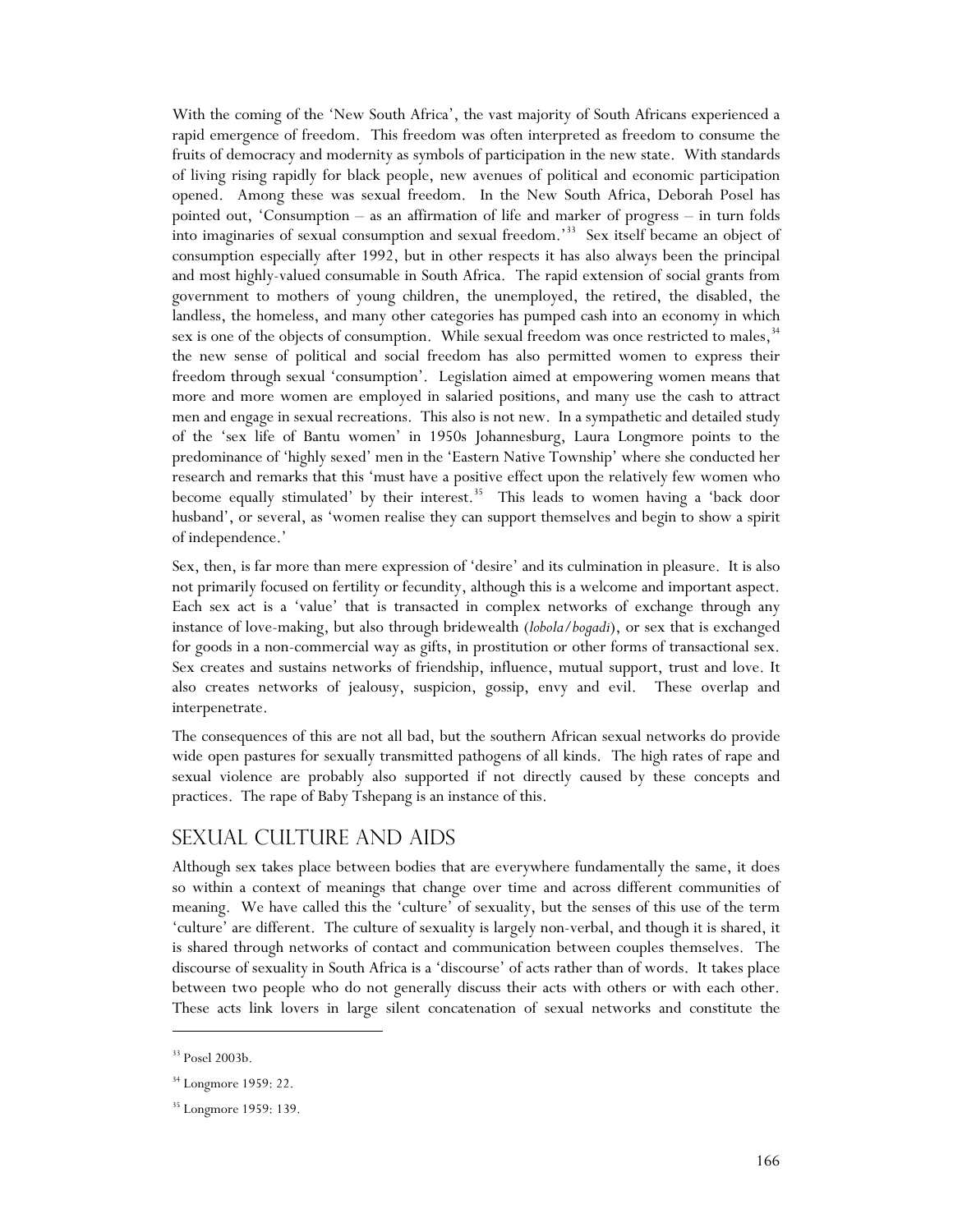community of shared sexual links and substance. This in itself is essential to the imagination of community, the so-called *ubuntu* or 'African humanism', but it is never visible as such.

The overt meanings of sexual transactions are also 'public' and therefore 'shared' as other aspect of culture are, but are not publicly shared in the same way that other 'cultural' meanings are. These meanings are specifically 'performed' in the non-verbal discourse of bodies in which pleasure is taken and shared, and in which persons are 'produced'. The production of 'persons' in this cultural discourse of sexual bodies occurs in three ways. *Pro*creative sex creates actual physical human beings and the social networks of family ties and kinship. *Re*creative (or recreational) sex re-creates the person through social affirmation, and embeds its participants in wide-spreading cross-linked chains and circuits of exchange. This exchange is conducted through multiple media: objects that represent wealth, status and prestige; practical service such as loans or transport; gifts of money, food or clothes; and intangible values such as trust, love, affection and esteem. Finally, there is the *role-*creative aspect of sex in which we become who we are as (gendered) men and women through sexuality. It is the act through which males become 'men' and females become 'women'. This necessarily takes place within the cultural categories that constitute gender at its deepest and most fundamental level. These three aspects of sexual values—the procreative, the recreative and the role-creative—generate compelling motives to act. These motives lead people to 'link-up' to the wider social-sexual network. As we have seen, this network of exchanges is not just of the moment or even of this world alone: it has cosmological and religious implications and is part of the deep structure of southern African culture over the long term.

While social and political roles make use of this distinction that the discourse of sexuality creates (masculinity and femininity, or 'male' and female'), the culture of sexuality itself must be seen as a 'relatively autonomous domain' of human experience. It constitutes a set of patterns of behaviour that form 'root metaphors' for most other aspects of political and social life while existing itself partly isolated from the broader sets of cultural categories and social practices that constitute the rest of daily life. This makes it especially difficult to study as another 'aspect' of human social behaviour, or as a domain of 'culture', but it remains as a fundamental raw experience of life itself that must be constantly interpreted through cultural frameworks of meaning, and actualised through sexual expression and activity as a part of everyday social life.

Sex, then, has its own cultural dimensions that shape its practice and the values associated with it. While many aspects of actual sexual practices are universally human, preferences and frequencies of acts are not. More importantly, the meaning of sexuality differs. Sexual meanings are central to concepts of self and of the person, and to the values we associate with others. The values we attach to pleasure also differ. Accordingly, where social structures, concepts of the person, and values differ, we may find differences in sexual culture that coordinate with these differences. Since some aspects of sexuality are certainly universal, however, we must expect that sexual cultures will differ not absolutely but as a matter of degree and emphasis.

This 'model' of the traditional notions of sex and healing helps us to understand crucial aspects of the cases that we began with: 'Baby Tshepang', 'We are killing our men', and 'Jacob Zuma's shower'. What links these is the underlying notions of flows of sexual substance, on the one hand, and the dual nature of sexual contact as both dangerous ('we are killing our men') or as healing ('baby Tshepang'). It is the flow of sexual substance that is held to 'heal' AIDS in the case of having sex with a virgin since the virgin's 'substance' is pure. The discourse of healing cannot be separated from the discourse of flows because they constitute the condition for the possibility of the other. The women who feared they were killing their men, by contrast, feared that their own pollution through contact with death, still-births, and abortions can kill by virtue